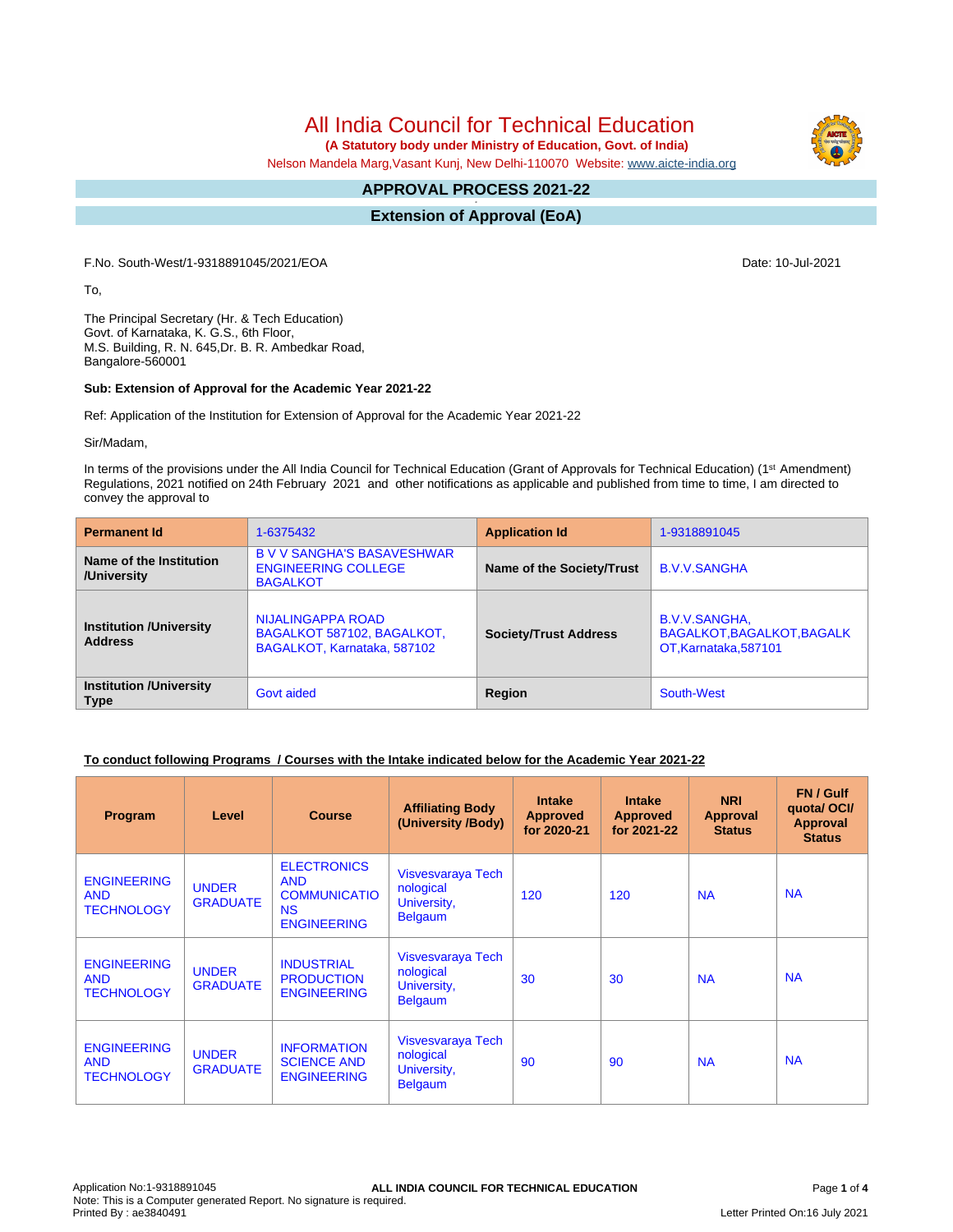| <b>ENGINEERING</b><br><b>AND</b><br><b>TECHNOLOGY</b> | <b>UNDER</b><br><b>GRADUATE</b> | <b>BIOTECHNOLOG</b><br>Y                                                    | Visvesvaraya Tech<br>nological<br>University,<br><b>Belgaum</b> | 30  | 30  | <b>NA</b> | <b>NA</b> |
|-------------------------------------------------------|---------------------------------|-----------------------------------------------------------------------------|-----------------------------------------------------------------|-----|-----|-----------|-----------|
| <b>ENGINEERING</b><br><b>AND</b><br><b>TECHNOLOGY</b> | <b>POST</b><br><b>GRADUATE</b>  | <b>STRUCTURAL</b><br><b>ENGINEERING</b>                                     | Visvesvaraya Tech<br>nological<br>University,<br><b>Belgaum</b> | 18  | 18  | <b>NA</b> | <b>NA</b> |
| <b>ENGINEERING</b><br><b>AND</b><br><b>TECHNOLOGY</b> | <b>POST</b><br><b>GRADUATE</b>  | <b>ENVIRONMENTA</b><br><b>L ENGINEERING</b>                                 | Visvesvaraya Tech<br>nological<br>University,<br><b>Belgaum</b> | 18  | 18  | <b>NA</b> | <b>NA</b> |
| <b>ENGINEERING</b><br><b>AND</b><br><b>TECHNOLOGY</b> | <b>POST</b><br><b>GRADUATE</b>  | <b>GEOTECHNICAL</b><br><b>ENGINEERING</b>                                   | Visvesvaraya Tech<br>nological<br>University,<br><b>Belgaum</b> | 18  | 18  | <b>NA</b> | <b>NA</b> |
| <b>ENGINEERING</b><br><b>AND</b><br><b>TECHNOLOGY</b> | <b>POST</b><br><b>GRADUATE</b>  | <b>MACHINE</b><br><b>DESIGN</b>                                             | Visvesvaraya Tech<br>nological<br>University,<br><b>Belgaum</b> | 18  | 18  | <b>NA</b> | <b>NA</b> |
| <b>ENGINEERING</b><br><b>AND</b><br><b>TECHNOLOGY</b> | <b>POST</b><br><b>GRADUATE</b>  | <b>COMPUTER</b><br><b>SCIENCE AND</b><br><b>ENGINEERING</b>                 | Visvesvaraya Tech<br>nological<br>University,<br><b>Belgaum</b> | 18  | 18  | <b>NA</b> | <b>NA</b> |
| <b>ENGINEERING</b><br><b>AND</b><br><b>TECHNOLOGY</b> | <b>POST</b><br><b>GRADUATE</b>  | <b>DIGITAL</b><br><b>COMMUNICATIO</b><br><b>N ENGINEERING</b>               | Visvesvaraya Tech<br>nological<br>University,<br><b>Belgaum</b> | 18  | 18  | <b>NA</b> | <b>NA</b> |
| <b>MANAGEMENT</b>                                     | <b>POST</b><br><b>GRADUATE</b>  | <b>MBA</b>                                                                  | Visvesvaraya Tech<br>nological<br>University,<br><b>Belgaum</b> | 60  | 60  | <b>NA</b> | <b>NA</b> |
| <b>ENGINEERING</b><br><b>AND</b><br><b>TECHNOLOGY</b> | <b>UNDER</b><br><b>GRADUATE</b> | <b>CIVIL</b><br><b>ENGINEERING</b>                                          | Visvesvaraya Tech<br>nological<br>University,<br><b>Belgaum</b> | 120 | 120 | <b>NA</b> | <b>NA</b> |
| <b>ENGINEERING</b><br><b>AND</b><br><b>TECHNOLOGY</b> | <b>UNDER</b><br><b>GRADUATE</b> | <b>MECHANICAL</b><br><b>ENGINEERING</b>                                     | Visvesvaraya Tech<br>nological<br>University,<br><b>Belgaum</b> | 120 | 120 | <b>NA</b> | <b>NA</b> |
| <b>ENGINEERING</b><br><b>AND</b><br><b>TECHNOLOGY</b> | <b>UNDER</b><br><b>GRADUATE</b> | <b>ELECTRICAL</b><br><b>AND</b><br><b>ELECTRONICS</b><br><b>ENGINEERING</b> | Visvesvaraya Tech<br>nological<br>University,<br><b>Belgaum</b> | 60  | 60  | <b>NA</b> | <b>NA</b> |
| <b>ENGINEERING</b><br><b>AND</b><br><b>TECHNOLOGY</b> | <b>UNDER</b><br><b>GRADUATE</b> | <b>COMPUTER</b><br><b>SCEINCE &amp;</b><br><b>ENGINEERING</b>               | Visvesvaraya Tech<br>nological<br>University,<br><b>Belgaum</b> | 90  | 120 | <b>NA</b> | <b>NA</b> |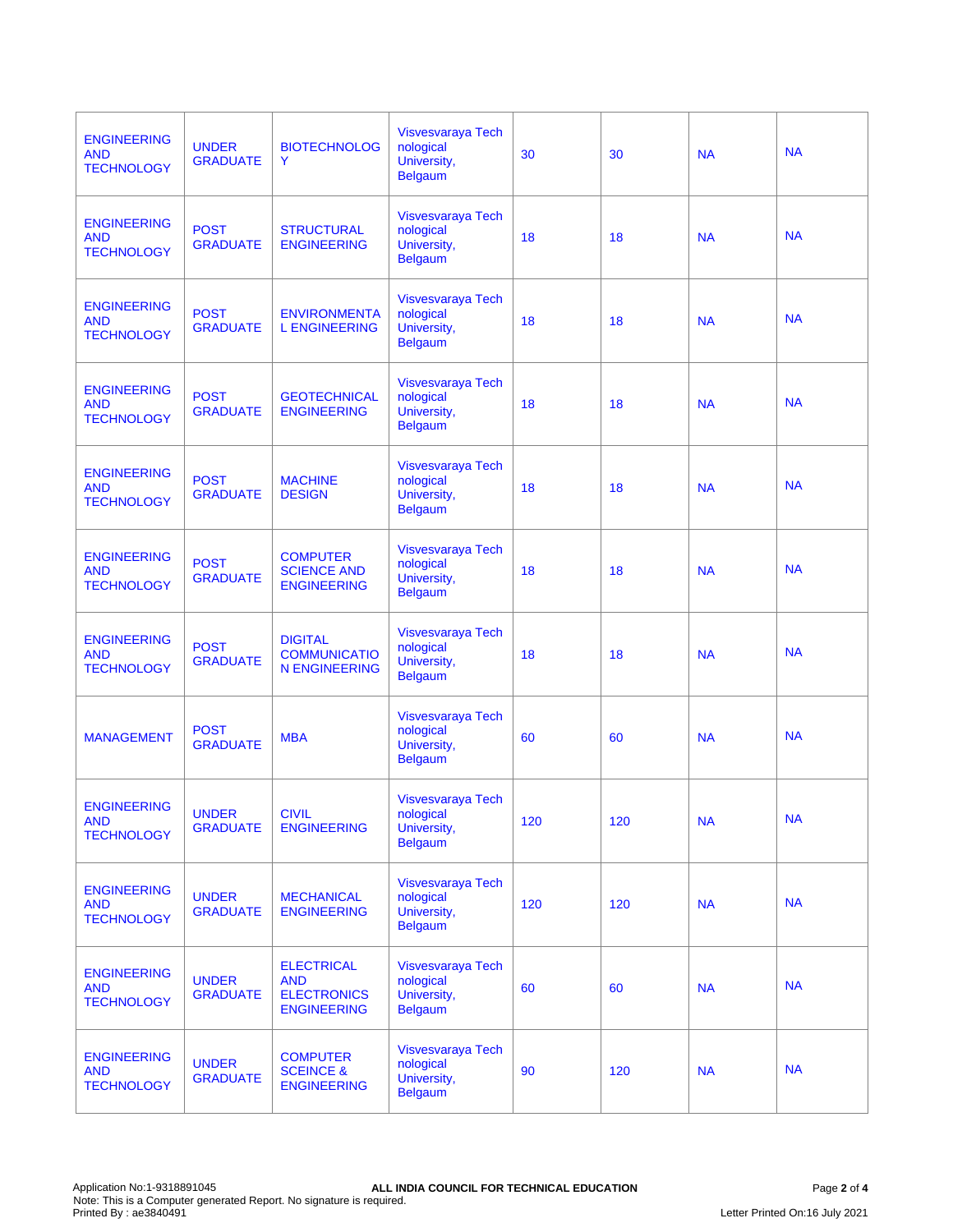| <b>ENGINEERING</b><br><b>AND</b><br><b>TECHNOLOGY</b> | <b>UNDER</b><br><b>GRADUATE</b> | <b>ARTIFICIAL</b><br><b>INTELLIGENCE</b><br><b>AND MACHINE</b><br><b>LEARNING</b> | Visvesvaraya Tech<br>nological<br>University,<br><b>Belgaum</b> | 60          | 60         | <b>NA</b>      | <b>NA</b> |
|-------------------------------------------------------|---------------------------------|-----------------------------------------------------------------------------------|-----------------------------------------------------------------|-------------|------------|----------------|-----------|
| <b>ENGINEERING</b><br><b>AND</b><br><b>TECHNOLOGY</b> | <b>POST</b><br><b>GRADUATE</b>  | <b>ENERGY</b><br><b>SCIENCE AND</b><br><b>TECHNOLOGY</b>                          | Visvesvaraya Tech<br>nological<br>University,<br><b>Belgaum</b> | 18          | 18         | <b>NA</b>      | <b>NA</b> |
| <b>ENGINEERING</b><br><b>AND</b><br><b>TECHNOLOGY</b> | <b>POST</b><br><b>GRADUATE</b>  | <b>FOOD</b><br><b>BIOTECHNOLOG</b><br>Y                                           | Visvesvaraya Tech<br>nological<br>University,<br><b>Belgaum</b> | 18          | 18         | <b>NA</b>      | <b>NA</b> |
| <b>ENGINEERING</b><br><b>AND</b><br><b>TECHNOLOGY</b> | <b>POST</b><br><b>GRADUATE</b>  | <b>DEFENCE</b><br><b>TECHNOLOGY</b>                                               | Visvesvaraya Tech<br>nological<br>University,<br><b>Belgaum</b> | $\mathbf 0$ | $24^{$ ##} | N <sub>o</sub> | <b>No</b> |

## Approved New Course(s)

#### **Course(s) Applied for Closure by the Institution for the Academic Year 2021-22**

| <b>Program</b>                                        | Level                           | <b>Course</b>                                                          | <b>Affiliating Body</b><br>(Univ/Body)                       | <b>Course Closure Status</b> |
|-------------------------------------------------------|---------------------------------|------------------------------------------------------------------------|--------------------------------------------------------------|------------------------------|
| <b>ENGINEERING</b><br><b>AND</b><br><b>TECHNOLOGY</b> | <b>UNDER</b><br><b>GRADUATE</b> | <b>ELECTRONICS AND</b><br><b>INSTRUMENTATION</b><br><b>ENGINEERING</b> | Visvesvaraya Techn<br>ological University,<br><b>Belgaum</b> | Approved                     |
| <b>ENGINEERING</b><br><b>AND</b><br><b>TECHNOLOGY</b> | <b>UNDER</b><br><b>GRADUATE</b> | <b>AUTOMOBILE</b><br><b>ENGINEERING</b>                                | Visvesvaraya Techn<br>ological University,<br><b>Belgaum</b> | Approved                     |

#### **It is mandatory to comply with all the essential requirements as given in APH 2021-22 (Appendix 6)**

The Institution/ University is having the following deficiencies as per the online application submitted to AICTE (self-disclosure based) and the same shall be complied within Two years from the date of issue of this EoA.

#### **Deficiencies\* Noted (based on Self Disclosure)**

Faculty Deficiency

**\***Please refer Deficiency Report for details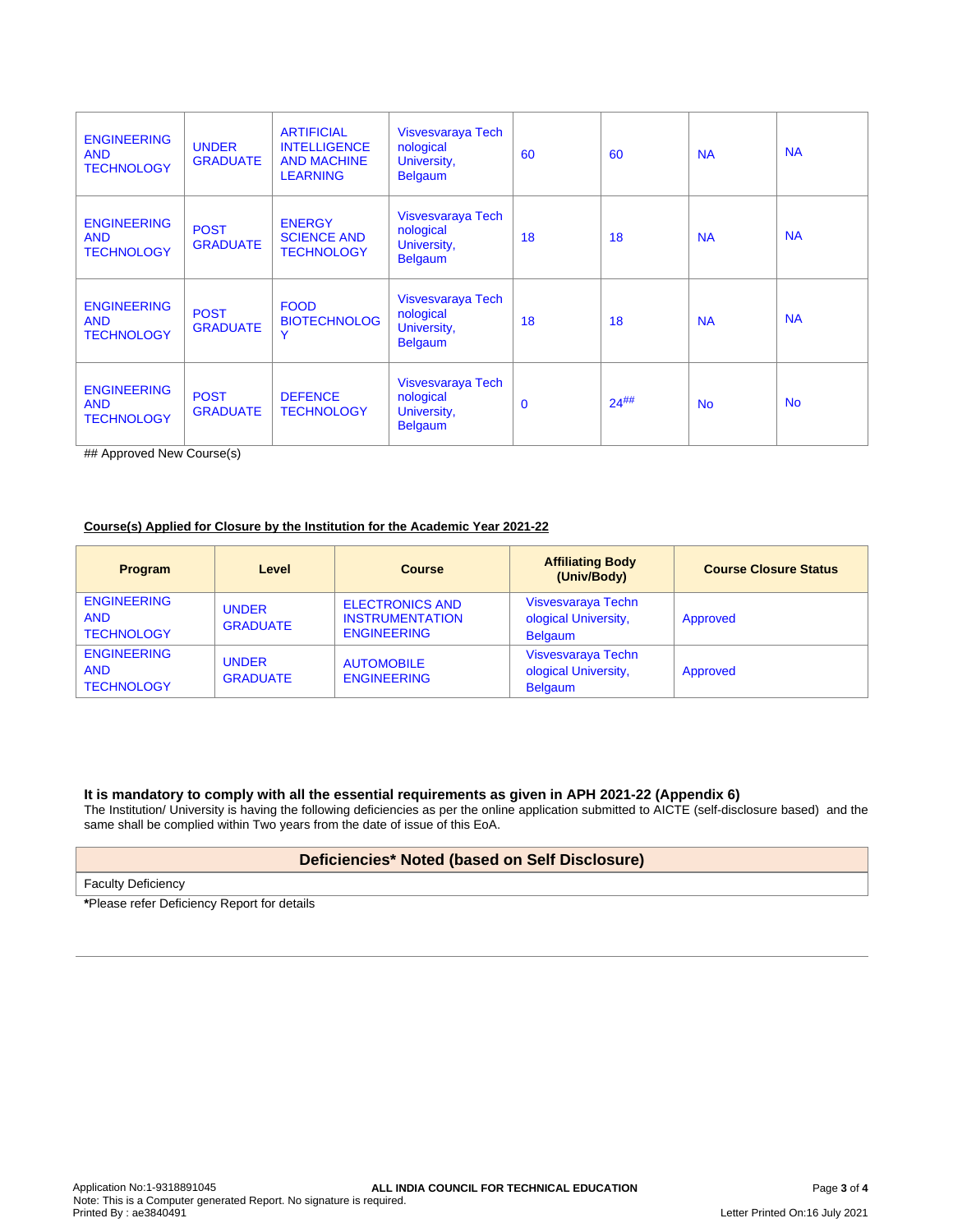### **Important Instructions**

- 1. The State Government/ UT/ Directorate of Technical Education/ Directorate of Medical Education shall ensure that 10% of reservation for Economically Weaker Section (EWS) as per the reservation policy for admission, operational from the Academic year 2019-20 is implemented without affecting the reservation percentages of SC/ ST/ OBC/ General. However, this would not be applicable in the case of Minority Institutions referred to the Clause (1) of Article 30 of Constitution of India. Such Institution shall be permitted to increase in annual permitted strength over a maximum period of two years.
- 2. The Institution offering courses earlier in the Regular Shift, First Shift, Second Shift/Part Time now amalgamated as total intake shall have to fulfil all facilities such as Infrastructure, Faculty and other requirements as per the norms specified in the Approval Process Handbook 2021-22 for the Total Approved Intake. Further, the Institutions Deemed to be Universities/ Institutions having Accreditation/ Autonomy status shall have to maintain the Faculty: Student ratio as specified in the Approval Process Handbook.
- 3. Strict compliance of Anti-Ragging Regulation, Establishment of Committee for SC/ ST, Establishment of Internal Complaint Committee (ICC), Establishment of Online Grievance Redressal Mechanism, Barrier Free Built Environment for disabled and elderly persons, Fire and Safety Certificate should be maintained as per the provisions made in Approval Process Handbook and AICTE Regulation notified from time to time.
- 4. In case of any differences in content in this Computer generated Extension of Approval Letter, the content/information as approved by the Executive Council / General Council as available on the record of AICTE shall be final and binding.

**Prof.Rajive Kumar Member Secretary, AICTE**

Copy \*\* to:

- **1. The Director of Technical Education\*\*, Karnataka**
- **2**. **The Registrar\*\*,**

Visvesvaraya Technological University, Belgaum

**3. The Principal / Director,**

B V V SANGHA'S BASAVESHWAR ENGINEERING COLLEGE BAGALKOT Nijalingappa Road Bagalkot 587102, Bagalkot, Bagalkot, Karnataka,587102

- **4. The Secretary / Chairman,** B.V.V.SANGHA, BAGALKOT BAGALKOT,BAGALKOT Karnataka,587101
- **5. The Regional Officer,** All India Council for Technical Education Health Centre Building Bangalore University Campus Bangalore - 560 009, Karnataka
- **6. Guard File(AICTE)**

Note: Validity of the Course details may be verified at <http://www.aicte-india.org/> **.**

\*\* Individual Approval letter copy will not be communicated through Post/Email. However, consolidated list of Approved Institutions(bulk) will be shared through official Email Address to the concerned Authorities mentioned above.

This is a computer generated Statement. No signature Required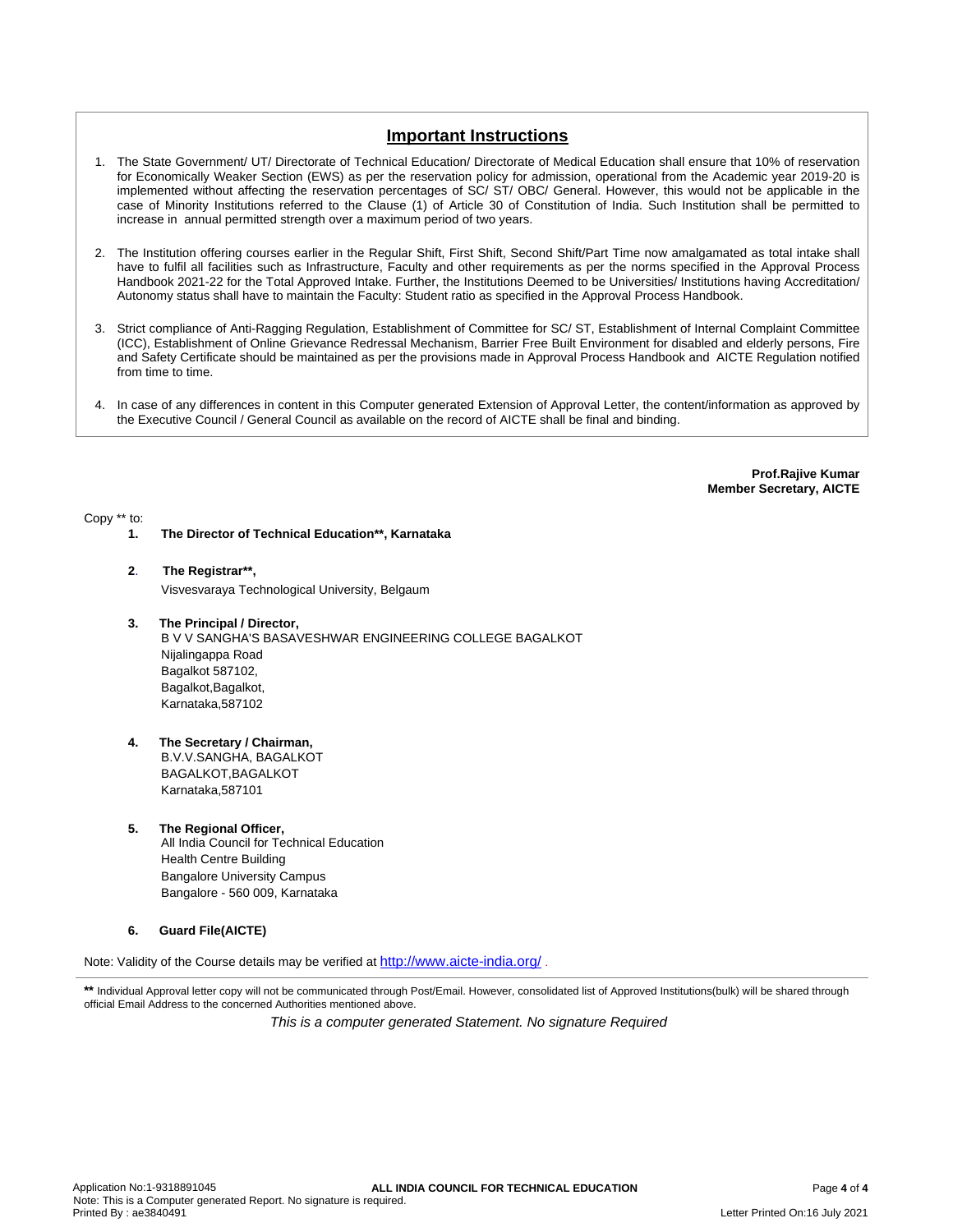**(A Statutory body under Ministry of HRD, Govt. of India)**

Nelson Mandela Marg,Vasant Kunj, New Delhi-110070 Website: [www.aicte-india.org](http://www.aicte-india.org)

#### **APPROVAL PROCESS 2020-21 -**

**Extension of Approval (EoA)**

F.No. South-West/1-7007855521/2020/EOA Date: 15-Jun-2020

To,

The Principal Secretary (Hr. & Tech Education) Govt. of Karnataka, K. G.S., 6th Floor, M.S. Building, R. N. 645,Dr. B. R. Ambedkar Road, Bangalore-560001

#### **Sub: Extension of Approval for the Academic Year 2020-21**

Ref: Application of the Institution for Extension of Approval for the Academic Year 2020-21

Sir/Madam,

In terms of the provisions under the All India Council for Technical Education (Grant of Approvals for Technical Institutions) Regulations 2020 notified by the Council vide notification number F.No. AB/AICTE/REG/2020 dated 4<sup>th</sup> February 2020 and norms standards, procedures and conditions prescribed by the Council from time to time, I am directed to convey the approval to

| <b>Permanent Id</b>        | 1-6375432                                                                          | <b>Application Id</b>        | 1-7007855521                                                         |
|----------------------------|------------------------------------------------------------------------------------|------------------------------|----------------------------------------------------------------------|
| Name of the Institution    | <b>B V V SANGHA'S BASAVESHWAR</b><br><b>ENGINEERING COLLEGE</b><br><b>BAGALKOT</b> | Name of the Society/Trust    | <b>B.V.V.SANGHA</b>                                                  |
| <b>Institution Address</b> | NIJALINGAPPA ROAD<br>BAGALKOT 587102, BAGALKOT,<br>BAGALKOT, Karnataka, 587102     | <b>Society/Trust Address</b> | B.V.V.SANGHA,<br>BAGALKOT, BAGALKOT, BAGALK<br>OT, Karnataka, 587101 |
| <b>Institution Type</b>    | Govt aided                                                                         | Region                       | South-West                                                           |

#### **To conduct following Courses with the Intake indicated below for the Academic Year 2020-21**

| <b>Program</b>                                        | Level                           | <b>Course</b>                                                                               | <b>Affiliating Body</b><br>(University)<br>/Body)               | <b>Intake</b><br><b>Approved</b><br>for 2019-20 | <b>Intake</b><br><b>Approved</b><br>for 2020-21 | <b>NRI</b><br>Approval<br><b>Status</b> | PIO/FN/<br>Gulf quota/<br><b>OCI</b><br><b>Approval</b><br><b>Status</b> |
|-------------------------------------------------------|---------------------------------|---------------------------------------------------------------------------------------------|-----------------------------------------------------------------|-------------------------------------------------|-------------------------------------------------|-----------------------------------------|--------------------------------------------------------------------------|
| <b>ENGINEERING</b><br><b>AND</b><br><b>TECHNOLOGY</b> | <b>UNDER</b><br><b>GRADUATE</b> | <b>ELECTRONICS</b><br><b>AND</b><br><b>COMMUNICATIO</b><br><b>NS</b><br><b>ENGINEERING</b>  | Visvesvaraya Tech<br>nological<br>University,<br><b>Belgaum</b> | 120                                             | 120                                             | <b>NA</b>                               | <b>NA</b>                                                                |
| <b>ENGINEERING</b><br><b>AND</b><br><b>TECHNOLOGY</b> | <b>UNDER</b><br><b>GRADUATE</b> | <b>INDUSTRIAL</b><br><b>PRODUCTION</b><br><b>ENGINEERING</b>                                | Visvesvaraya Tech<br>nological<br>University,<br><b>Belgaum</b> | 30                                              | 30                                              | <b>NA</b>                               | <b>NA</b>                                                                |
| <b>ENGINEERING</b><br><b>AND</b><br><b>TECHNOLOGY</b> | <b>UNDER</b><br><b>GRADUATE</b> | <b>ELECTRONICS</b><br><b>AND</b><br><b>INSTRUMENTAT</b><br><b>ION</b><br><b>ENGINEERING</b> | Visvesvaraya Tech<br>nological<br>University,<br><b>Belgaum</b> | 30                                              | 30                                              | <b>NA</b>                               | <b>NA</b>                                                                |

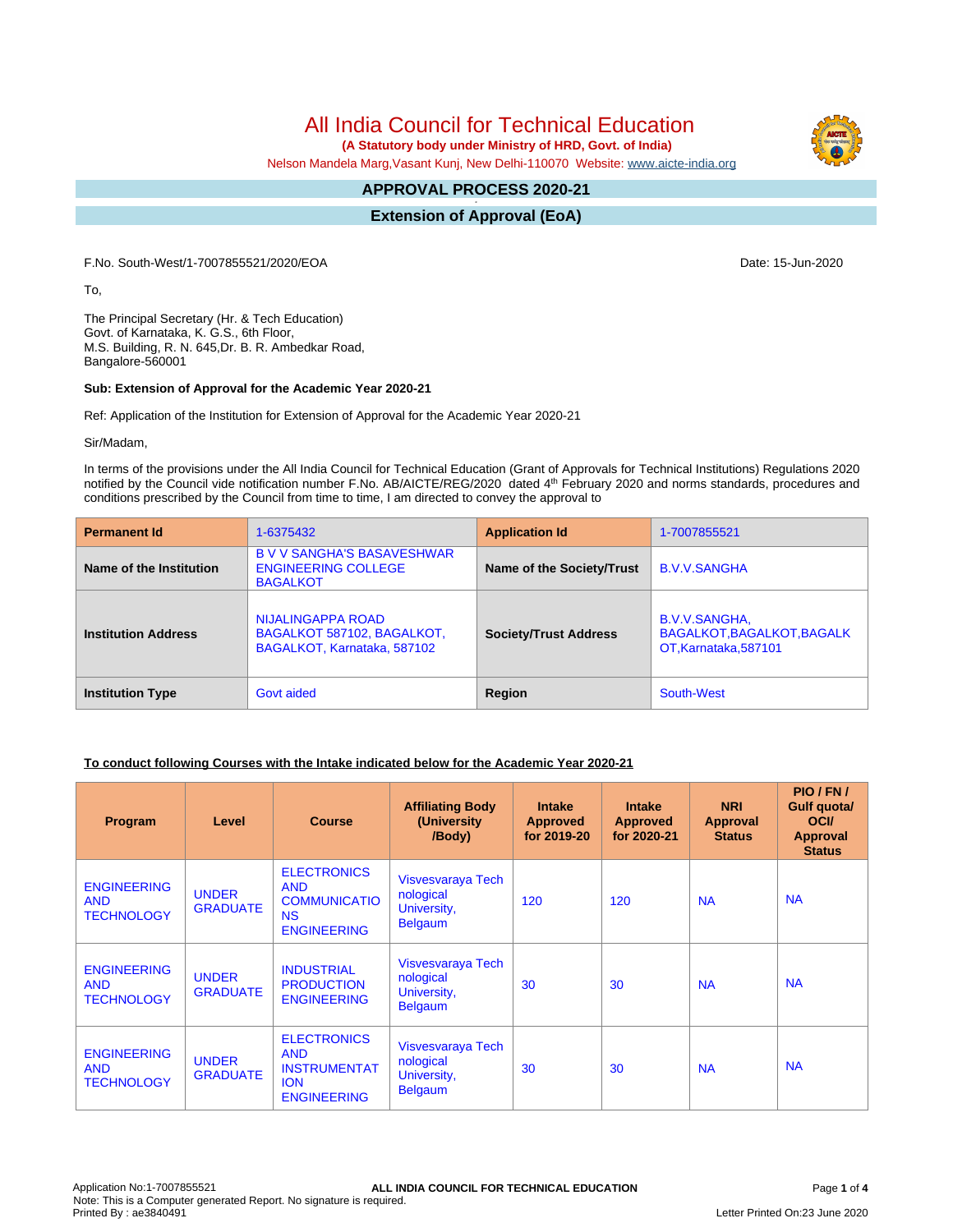| <b>ENGINEERING</b><br><b>AND</b><br><b>TECHNOLOGY</b> | <b>UNDER</b><br><b>GRADUATE</b> | <b>AUTOMOBILE</b><br><b>ENGINEERING</b>                        | Visvesvaraya Tech<br>nological<br>University,<br><b>Belgaum</b>        | 30  | 30  | <b>NA</b> | <b>NA</b> |
|-------------------------------------------------------|---------------------------------|----------------------------------------------------------------|------------------------------------------------------------------------|-----|-----|-----------|-----------|
| <b>ENGINEERING</b><br><b>AND</b><br><b>TECHNOLOGY</b> | <b>UNDER</b><br><b>GRADUATE</b> | <b>INFORMATION</b><br><b>SCIENCE AND</b><br><b>ENGINEERING</b> | <b>Visvesvaraya Tech</b><br>nological<br>University,<br><b>Belgaum</b> | 90  | 90  | <b>NA</b> | <b>NA</b> |
| <b>ENGINEERING</b><br><b>AND</b><br><b>TECHNOLOGY</b> | <b>UNDER</b><br><b>GRADUATE</b> | <b>BIOTECHNOLO</b><br>GY                                       | <b>Visvesvaraya Tech</b><br>nological<br>University,<br><b>Belgaum</b> | 30  | 30  | <b>NA</b> | <b>NA</b> |
| <b>ENGINEERING</b><br><b>AND</b><br><b>TECHNOLOGY</b> | <b>POST</b><br><b>GRADUATE</b>  | <b>STRUCTURAL</b><br><b>ENGINEERING</b>                        | Visvesvaraya Tech<br>nological<br>University,<br><b>Belgaum</b>        | 18  | 18  | <b>NA</b> | <b>NA</b> |
| <b>ENGINEERING</b><br><b>AND</b><br><b>TECHNOLOGY</b> | <b>POST</b><br><b>GRADUATE</b>  | <b>ENVIRONMENT</b><br>AL<br><b>ENGINEERING</b>                 | Visvesvaraya Tech<br>nological<br>University,<br><b>Belgaum</b>        | 18  | 18  | <b>NA</b> | <b>NA</b> |
| <b>ENGINEERING</b><br><b>AND</b><br><b>TECHNOLOGY</b> | <b>POST</b><br><b>GRADUATE</b>  | <b>GEOTECHNICAL</b><br><b>ENGINEERING</b>                      | <b>Visvesvaraya Tech</b><br>nological<br>University,<br><b>Belgaum</b> | 18  | 18  | <b>NA</b> | <b>NA</b> |
| <b>ENGINEERING</b><br><b>AND</b><br><b>TECHNOLOGY</b> | <b>POST</b><br><b>GRADUATE</b>  | <b>MACHINE</b><br><b>DESIGN</b>                                | Visvesvaraya Tech<br>nological<br>University,<br><b>Belgaum</b>        | 18  | 18  | <b>NA</b> | <b>NA</b> |
| <b>ENGINEERING</b><br><b>AND</b><br><b>TECHNOLOGY</b> | <b>POST</b><br><b>GRADUATE</b>  | <b>COMPUTER</b><br><b>SCIENCE AND</b><br><b>ENGINEERING</b>    | Visvesvaraya Tech<br>nological<br>University,<br><b>Belgaum</b>        | 18  | 18  | <b>NA</b> | <b>NA</b> |
| <b>ENGINEERING</b><br><b>AND</b><br><b>TECHNOLOGY</b> | <b>POST</b><br><b>GRADUATE</b>  | <b>DIGITAL</b><br><b>COMMUNICATIO</b><br><b>NS</b>             | <b>Visvesvaraya Tech</b><br>nological<br>University,<br>Belgaum        | 18  | 18  | <b>NA</b> | <b>NA</b> |
| <b>MANAGEMENT</b>                                     | <b>POST</b><br><b>GRADUATE</b>  | <b>MBA</b>                                                     | Visvesvaraya Tech<br>nological<br>University,<br><b>Belgaum</b>        | 60  | 60  | <b>NA</b> | <b>NA</b> |
| <b>ENGINEERING</b><br><b>AND</b><br><b>TECHNOLOGY</b> | <b>UNDER</b><br><b>GRADUATE</b> | <b>CIVIL</b><br><b>ENGINEERING</b>                             | Visvesvaraya Tech<br>nological<br>University,<br><b>Belgaum</b>        | 120 | 120 | <b>NA</b> | <b>NA</b> |
| <b>ENGINEERING</b><br><b>AND</b><br><b>TECHNOLOGY</b> | <b>UNDER</b><br><b>GRADUATE</b> | <b>MECHANICAL</b><br><b>ENGINEERING</b>                        | <b>Visvesvaraya Tech</b><br>nological<br>University,<br><b>Belgaum</b> | 120 | 120 | <b>NA</b> | <b>NA</b> |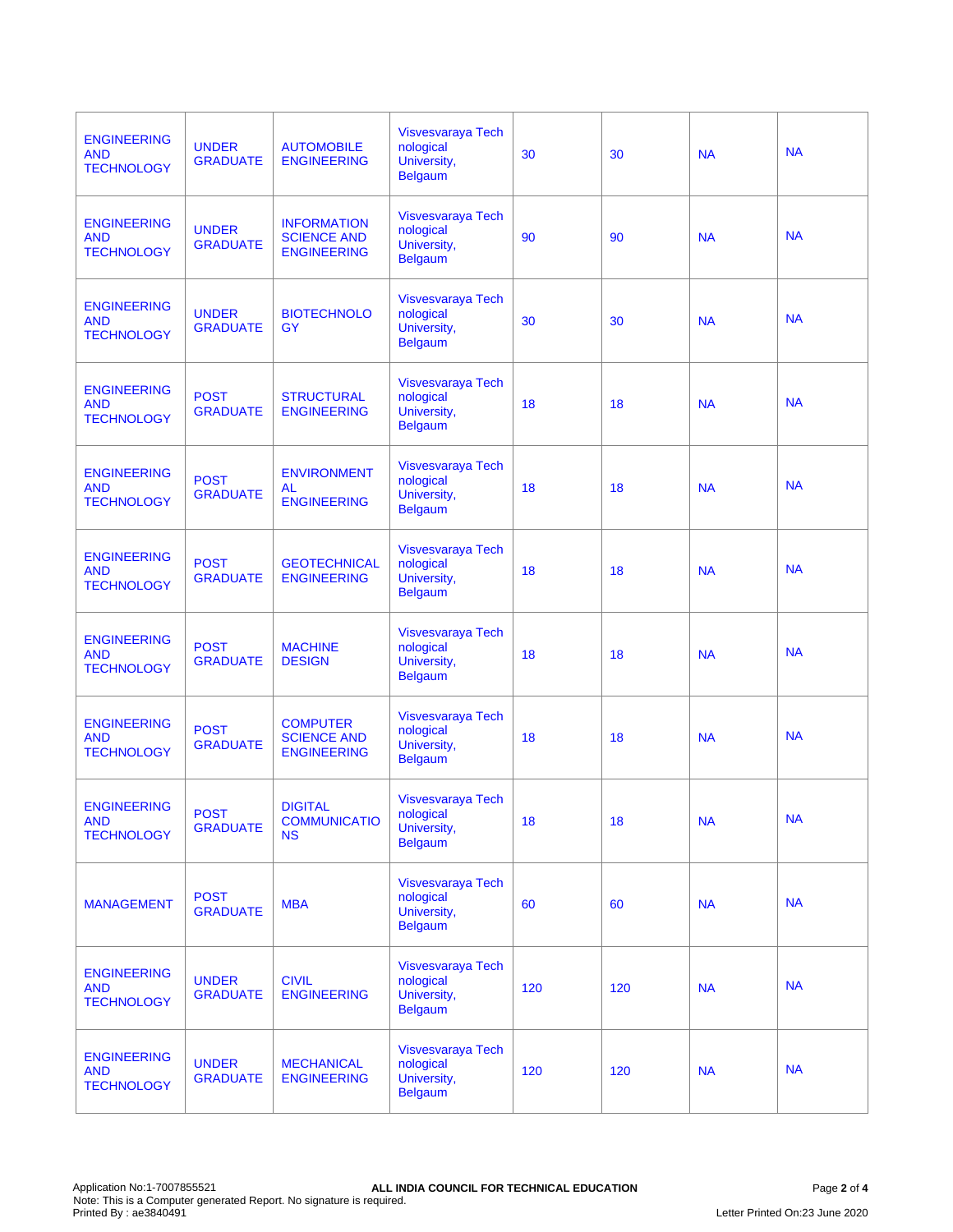| <b>ENGINEERING</b><br><b>AND</b><br><b>TECHNOLOGY</b> | <b>UNDER</b><br><b>GRADUATE</b> | <b>ELECTRICAL</b><br><b>AND</b><br><b>ELECTRONICS</b><br><b>ENGINEERING</b>       | Visvesvaraya Tech<br>nological<br>University,<br><b>Belgaum</b> | 60          | 60            | <b>NA</b> | <b>NA</b> |
|-------------------------------------------------------|---------------------------------|-----------------------------------------------------------------------------------|-----------------------------------------------------------------|-------------|---------------|-----------|-----------|
| <b>ENGINEERING</b><br><b>AND</b><br><b>TECHNOLOGY</b> | <b>UNDER</b><br><b>GRADUATE</b> | <b>COMPUTER</b><br><b>SCEINCE &amp;</b><br><b>ENGINEERING</b>                     | Visvesvaraya Tech<br>nological<br>University,<br><b>Belgaum</b> | 90          | 90            | <b>NA</b> | <b>NA</b> |
| <b>ENGINEERING</b><br><b>AND</b><br><b>TECHNOLOGY</b> | <b>UNDER</b><br><b>GRADUATE</b> | <b>ARTIFICIAL</b><br><b>INTELLIGENCE</b><br><b>AND MACHINE</b><br><b>LEARNING</b> | Visvesvaraya Tech<br>nological<br>University,<br><b>Belgaum</b> | $\mathbf 0$ | $60^{##\$\$}$ | <b>NA</b> | <b>NA</b> |
| <b>ENGINEERING</b><br><b>AND</b><br><b>TECHNOLOGY</b> | <b>POST</b><br><b>GRADUATE</b>  | <b>ENERGY</b><br><b>SCIENCE AND</b><br><b>TECHNOLOGY</b>                          | Visvesvaraya Tech<br>nological<br>University,<br><b>Belgaum</b> | $\mathbf 0$ | $18^{##\$\$}$ | <b>NA</b> | <b>NA</b> |
| <b>ENGINEERING</b><br><b>AND</b><br><b>TECHNOLOGY</b> | <b>POST</b><br><b>GRADUATE</b>  | <b>FOOD</b><br><b>BIOTECHNOLO</b><br><b>GY</b>                                    | Visvesvaraya Tech<br>nological<br>University,<br><b>Belgaum</b> | $\mathbf 0$ | $18^{##\$\$}$ | <b>NA</b> | <b>NA</b> |

## Approved New Course(s)

\$\$ Course(s) should be offered in Emerging Area

#### **It is mandatory to comply with all the essential requirements as given in APH 2020-21 (Appendix 6)**

The Institution/ University is having the following deficiencies as per the online application submitted to AICTE and the same shall be complied within Two years from the date of issue of this EoA.

| Deficiencies Noted based on Self Disclosure |  |  |  |  |  |  |
|---------------------------------------------|--|--|--|--|--|--|
| <b>Particulars</b><br><b>Deficiency</b>     |  |  |  |  |  |  |
| 1. Faculty Deficiency<br>Yes                |  |  |  |  |  |  |
| *Please refer Deficiency Report for details |  |  |  |  |  |  |

### **Important Instructions**

- 1. The State Government/ UT/ Directorate of Technical Education/ Directorate of Medical Education shall ensure that 10% of reservation for Economically Weaker Section (EWS) as per the reservation policy for admission, operational from the Academic year 2020-21 is implemented without affecting the reservation percentages of SC/ ST/ OBC/ General. However, this would not be applicable in the case of Minority Institutions referred to the Clause (1) of Article 30 of Constitution of India. Such Institution shall be permitted to increase in annual permitted strength over a maximum period of two years beginning with the Academic Year 2020-21
- 2. The Institution offering courses earlier in the Regular Shift, First Shift, Second Shift/Part Time now amalgamated as total intake shall have to fulfil all facilities such as Infrastructure, Faculty and other requirements as per the norms specified in the Approval Process Handbook 2020-21 for the Total Approved Intake. Further, the Institutions Deemed to be Universities/ Institutions having Accreditation/ Autonomy status shall have to maintain the Faculty: Student ratio as specified in the Approval Process Handbook. All such Institutions/ Universities shall have to create the necessary Faculty, Infrastructure and other facilities WITHIN 2 YEARS to fulfil the norms based on the Affidavit submitted to AICTE.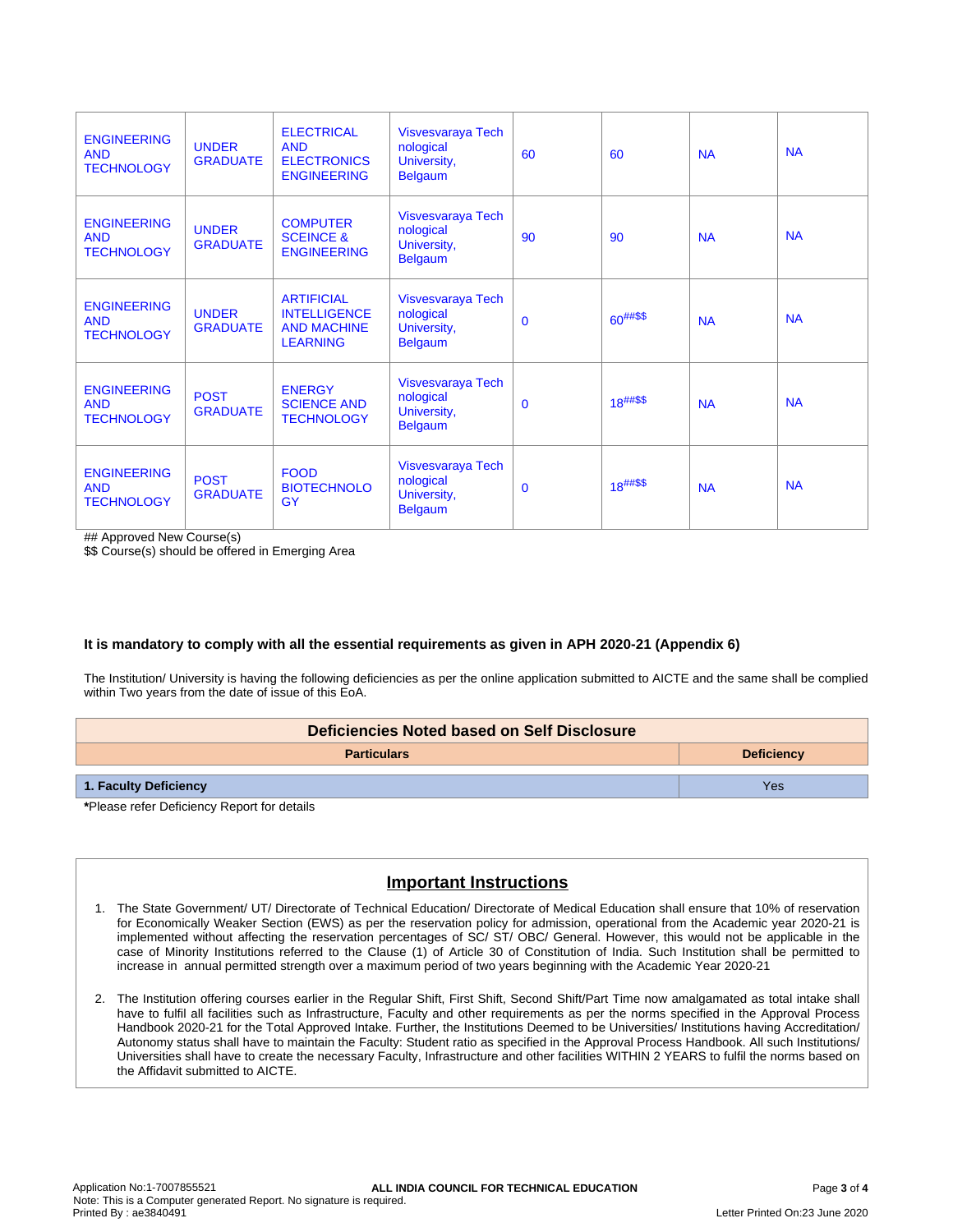- 3. In case of any differences in content in this Computer generated Extension of Approval Letter, the content/information as approved by the Executive Council / General Council as available on the record of AICTE shall be final and binding.
- 4. Strict compliance of Anti-Ragging Regulation: Approval is subject to strict compliance of provisions made in AICTE Regulation notified vide F. No. 373/Legal/AICTE/2009 dated July 1, 2009 for Prevention and Prohibition of Ragging in Technical Institutions. In case Institution fails to take adequate steps to Prevent Ragging or fails to act in accordance with AICTE Regulation or fails to punish perpetrators or incidents of Ragging, it will be liable to take any action as defined under clause 9(4) of the said Regulation.

**Prof.Rajive Kumar Member Secretary, AICTE**

Copy to:

- **1. The Director Of Technical Education\*\*, Karnataka**
- **2**. **The Registrar\*\*,** Visvesvaraya Technological University, Belgaum
- **3. The Principal / Director,** B V V SANGHA'S BASAVESHWAR ENGINEERING COLLEGE BAGALKOT Nijalingappa Road Bagalkot 587102, Bagalkot, Bagalkot, Karnataka,587102
- **4. The Secretary / Chairman,** B.V.V.SANGHA, BAGALKOT BAGALKOT,BAGALKOT Karnataka,587101
- **5. The Regional Officer,** All India Council for Technical Education Health Centre Building Bangalore University Campus Bangalore - 560 009, Karnataka

#### **6. Guard File(AICTE)**

Note: Validity of the Course details may be verified at <http://www.aicte-india.org/>

**<sup>\*\*</sup>** Individual Approval letter copy will not be communicated through Post/Email. However, consolidated list of Approved Institutions(bulk) will be shared through official Email Address to the concerned Authorities mentioned above.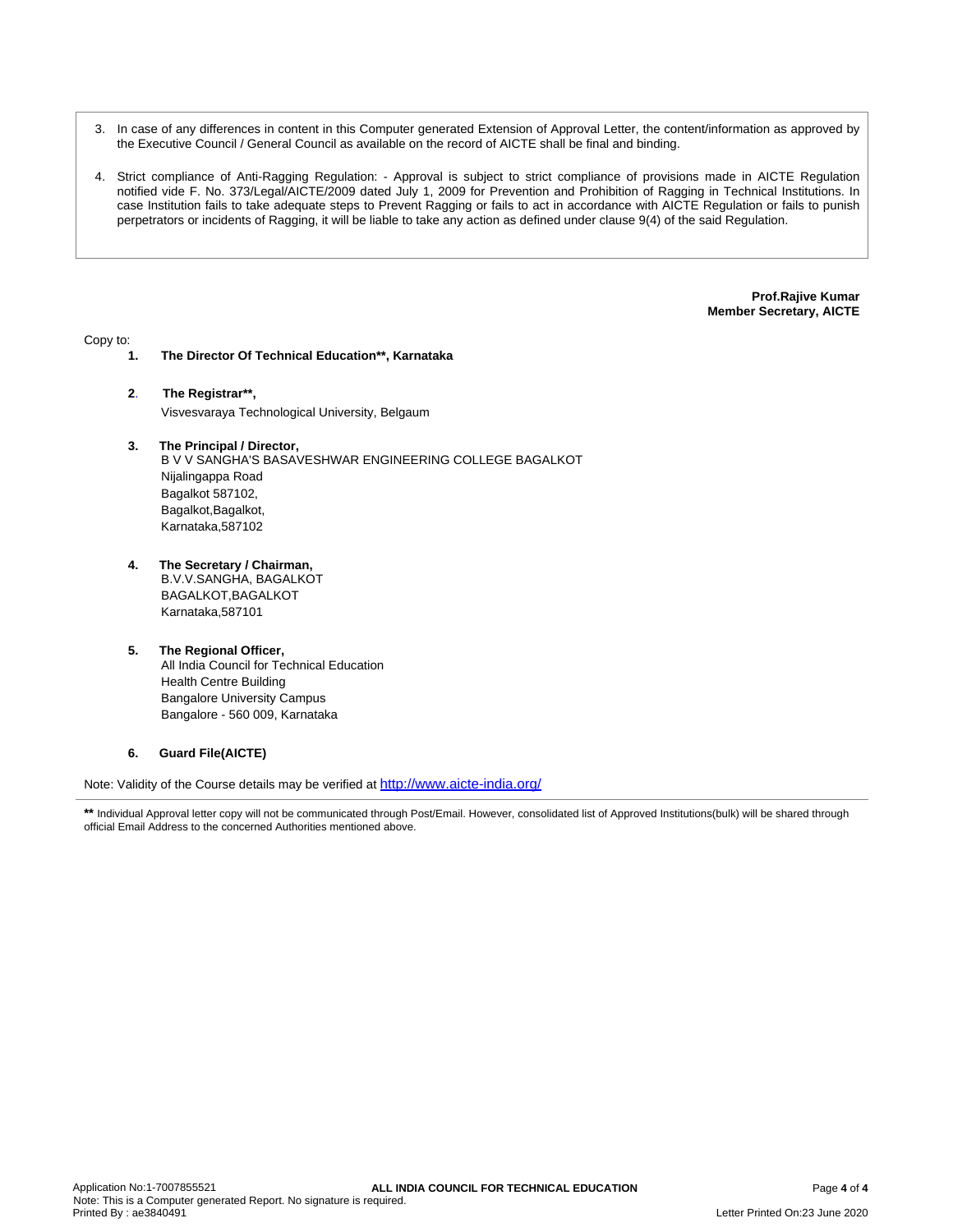**(A Statutory body under Ministry of HRD, Govt. of India)**

Nelson Mandela Marg,Vasant Kunj, New Delhi-110070 Website: [www.aicte-india.org](http://www.aicte-india.org)

### **APPROVAL PROCESS 2019-20**

#### **Extension of Approval (EoA)**

F.No. South-West/1-4262035347/2019/EOA Date: 29-Apr-2019

To,

The Principal Secretary (Hr. & Tech Education) Govt. of Karnataka, K. G.S., 6th Floor, M.S. Building, R. N. 645,Dr. B. R. Ambedkar Road, Bangalore-560001

#### **Sub: Extension of Approval for the Academic Year 2019-20**

Ref: Application of the Institution for Extension of approval for the Academic Year 2019-20

Sir/Madam,

In terms of the provisions under the All India Council for Technical Education (Grant of Approvals for Technical Institutions) Regulations 2018 notified by the Council vide notification number F.No.AB/AICTE/REG/2018 dated 31/12/2018 and norms standards, procedures and conditions prescribed by the Council from time to time, I am directed to convey the approval to

| <b>Permanent Id</b>      | 1-6375432                                                                          | <b>Application Id</b>        | 1-4262035347                                                              |
|--------------------------|------------------------------------------------------------------------------------|------------------------------|---------------------------------------------------------------------------|
| Name of the Institute    | <b>B V V SANGHA'S BASAVESHWAR</b><br><b>ENGINEERING COLLEGE</b><br><b>BAGALKOT</b> | Name of the Society/Trust    | <b>B.V.V.SANGHA</b>                                                       |
| <b>Institute Address</b> | NIJALINGAPPA ROAD<br>BAGALKOT 587102, BAGALKOT,<br>BAGALKOT, Karnataka, 587102     | <b>Society/Trust Address</b> | B.V.V.SANGHA,<br>BAGALKOT, BAGALKOT, BAGALKOT<br><b>Karnataka, 587101</b> |
| <b>Institute Type</b>    | Govt aided                                                                         | Region                       | South-West                                                                |

| <b>Opted for Change from</b>       | <b>No</b> | <b>Change from Women to Co-Ed</b>     | <b>NA</b> |
|------------------------------------|-----------|---------------------------------------|-----------|
| Women to Co-Ed and vice            |           | and vice versa Approved or            |           |
| versa                              |           | <b>Not</b>                            |           |
| <b>Opted for Change of Name</b>    | <b>No</b> | <b>Change of Name Approved or</b>     | <b>NA</b> |
|                                    |           | <b>Not</b>                            |           |
| Opted for Change of                | <b>No</b> | <b>Change of Site/Location</b>        | <b>NA</b> |
| Site/Location                      |           | <b>Approved or Not</b>                |           |
| <b>Opted for Conversion from</b>   | <b>No</b> | <b>Conversion for Degree to</b>       | <b>NA</b> |
| Degree to Diploma or vice          |           | Diploma or vice versa                 |           |
| versa                              |           | <b>Approved or Not</b>                |           |
| <b>Opted for Organization Name</b> | <b>No</b> | <b>Change of Organization Name</b>    | <b>NA</b> |
| Change                             |           | <b>Approved or Not</b>                |           |
| <b>Opted for Merger of</b>         | <b>No</b> | <b>Merger of Institution Approved</b> | <b>NA</b> |
| <b>Institution</b>                 |           | or Not                                |           |
| <b>Opted for Introduction of</b>   | <b>No</b> | <b>Introduction of Program/Level</b>  | <b>NA</b> |
| <b>New Program/Level</b>           |           | <b>Approved or Not</b>                |           |

**To conduct following Courses with the Intake indicated below for the Academic Year 2019-20**

| Program                                               | Shift | Level                               | Course                                                                                     | ۰<br><b>FT/PT</b> | Body<br>⋦<br>Affiliating<br>(Univ/Bod <sub>)</sub> | <b>jo</b><br>yed<br>с<br>휸<br>⋖<br>$\circ$<br><b>Intake</b><br>2019-2 | ख़<br>ē<br>Appr<br><b>NRI Ap</b><br>Status | <b>Status</b><br>₹<br>ပ<br>ਰੋ<br>$\sigma$<br>z<br>O<br>ц,<br>quota/<br>Approv<br>$\frac{1}{2}$ |
|-------------------------------------------------------|-------|-------------------------------------|--------------------------------------------------------------------------------------------|-------------------|----------------------------------------------------|-----------------------------------------------------------------------|--------------------------------------------|------------------------------------------------------------------------------------------------|
| <b>ENGINEERING</b><br><b>AND</b><br><b>TECHNOLOGY</b> | 1st   | <b>UNDER</b><br><b>GRADUA</b><br>TE | <b>ELECTRONICS</b><br><b>AND</b><br><b>COMMUNICATIO</b><br><b>NS</b><br><b>ENGINEERING</b> | <b>FT</b>         | Visvesvaraya Technological<br>University, Belgaum  | 120                                                                   | <b>NA</b>                                  | <b>NA</b>                                                                                      |

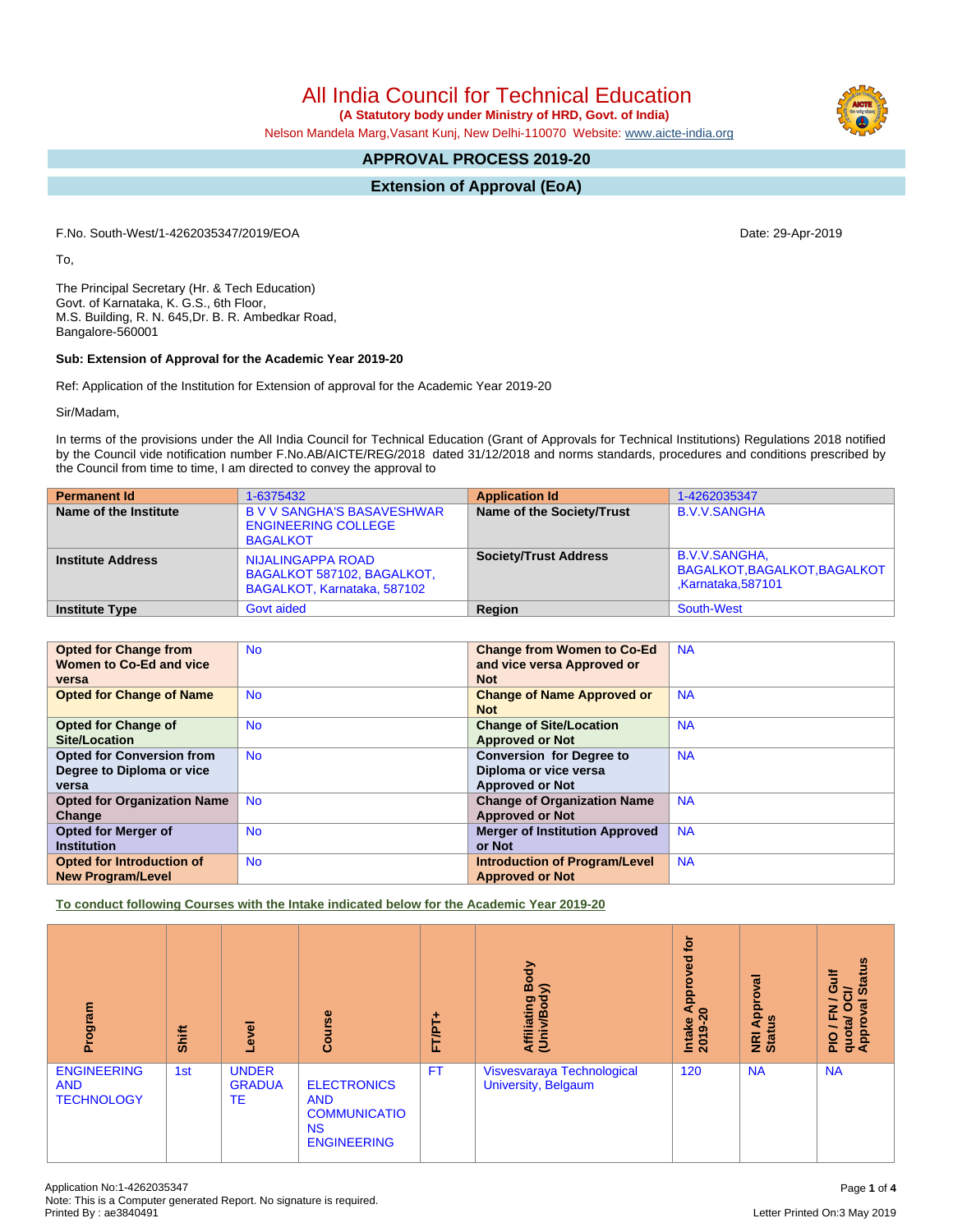| <b>ENGINEERING</b><br><b>AND</b><br><b>TECHNOLOGY</b> | 1st | <b>UNDER</b><br><b>GRADUA</b><br>TЕ        | <b>INDUSTRIAL</b><br><b>PRODUCTION</b><br><b>ENGINEERING</b>                                | <b>FT</b> | Visvesvaraya Technological<br>University, Belgaum | 30  | <b>NA</b> | <b>NA</b> |
|-------------------------------------------------------|-----|--------------------------------------------|---------------------------------------------------------------------------------------------|-----------|---------------------------------------------------|-----|-----------|-----------|
| <b>ENGINEERING</b><br><b>AND</b><br><b>TECHNOLOGY</b> | 1st | <b>UNDER</b><br><b>GRADUA</b><br>TЕ        | <b>ELECTRONICS</b><br><b>AND</b><br><b>INSTRUMENTATI</b><br><b>ON</b><br><b>ENGINEERING</b> | <b>FT</b> | Visvesvaraya Technological<br>University, Belgaum | 30  | <b>NA</b> | <b>NA</b> |
| <b>ENGINEERING</b><br><b>AND</b><br><b>TECHNOLOGY</b> | 1st | <b>UNDER</b><br><b>GRADUA</b><br>TЕ        | <b>AUTOMOBILE</b><br><b>ENGINEERING</b>                                                     | <b>FT</b> | Visvesvaraya Technological<br>University, Belgaum | 30  | <b>NA</b> | <b>NA</b> |
| <b>ENGINEERING</b><br><b>AND</b><br><b>TECHNOLOGY</b> | 1st | <b>UNDER</b><br><b>GRADUA</b><br><b>TE</b> | <b>INFORMATION</b><br><b>SCIENCE AND</b><br><b>ENGINEERING</b>                              | <b>FT</b> | Visvesvaraya Technological<br>University, Belgaum | 90  | <b>NA</b> | <b>NA</b> |
| <b>ENGINEERING</b><br><b>AND</b><br><b>TECHNOLOGY</b> | 1st | <b>UNDER</b><br><b>GRADUA</b><br><b>TE</b> | <b>BIOTECHNOLOG</b><br>Y                                                                    | <b>FT</b> | Visvesvaraya Technological<br>University, Belgaum | 30  | <b>NA</b> | <b>NA</b> |
| <b>ENGINEERING</b><br><b>AND</b><br><b>TECHNOLOGY</b> | 1st | <b>POST</b><br><b>GRADUA</b><br><b>TE</b>  | <b>STRUCTURAL</b><br><b>ENGINEERING</b>                                                     | <b>FT</b> | Visvesvaraya Technological<br>University, Belgaum | 18  | <b>NA</b> | <b>NA</b> |
| <b>ENGINEERING</b><br><b>AND</b><br><b>TECHNOLOGY</b> | 1st | <b>POST</b><br><b>GRADUA</b><br>TЕ         | <b>ENVIRONMENTA</b><br><b>L ENGINEERING</b>                                                 | <b>FT</b> | Visvesvaraya Technological<br>University, Belgaum | 18  | <b>NA</b> | <b>NA</b> |
| <b>ENGINEERING</b><br><b>AND</b><br><b>TECHNOLOGY</b> | 1st | <b>POST</b><br><b>GRADUA</b><br>TЕ         | <b>GEOTECHNICAL</b><br><b>ENGINEERING</b>                                                   | <b>FT</b> | Visvesvaraya Technological<br>University, Belgaum | 18  | <b>NA</b> | <b>NA</b> |
| <b>ENGINEERING</b><br><b>AND</b><br><b>TECHNOLOGY</b> | 1st | <b>POST</b><br><b>GRADUA</b><br>TЕ         | <b>MACHINE</b><br><b>DESIGN</b>                                                             | <b>FT</b> | Visvesvaraya Technological<br>University, Belgaum | 18  | <b>NA</b> | <b>NA</b> |
| <b>ENGINEERING</b><br><b>AND</b><br><b>TECHNOLOGY</b> | 1st | <b>POST</b><br><b>GRADUA</b><br>TЕ         | <b>COMPUTER</b><br><b>SCIENCE AND</b><br><b>ENGINEERING</b>                                 | <b>FT</b> | Visvesvaraya Technological<br>University, Belgaum | 18  | <b>NA</b> | <b>NA</b> |
| <b>ENGINEERING</b><br><b>AND</b><br><b>TECHNOLOGY</b> | 1st | <b>POST</b><br><b>GRADUA</b><br><b>TE</b>  | <b>DIGITAL</b><br><b>COMMUNICATIO</b><br><b>NS</b>                                          | <b>FT</b> | Visvesvaraya Technological<br>University, Belgaum | 18  | <b>NA</b> | <b>NA</b> |
| <b>MANAGEMENT</b>                                     | 1st | <b>POST</b><br><b>GRADUA</b><br>TЕ         | <b>BUSINESS</b><br><b>ADMINISTRATIO</b><br>N                                                | <b>FT</b> | Visvesvaraya Technological<br>University, Belgaum | 60  | <b>NA</b> | <b>NA</b> |
| <b>ENGINEERING</b><br><b>AND</b><br><b>TECHNOLOGY</b> | 1st | <b>UNDER</b><br><b>GRADUA</b><br>TЕ        | <b>CIVIL</b><br><b>ENGINEERING</b>                                                          | <b>FT</b> | Visvesvaraya Technological<br>University, Belgaum | 120 | <b>NA</b> | <b>NA</b> |
| <b>ENGINEERING</b><br><b>AND</b><br><b>TECHNOLOGY</b> | 1st | <b>UNDER</b><br><b>GRADUA</b><br><b>TE</b> | <b>MECHANICAL</b><br><b>ENGINEERING</b>                                                     | <b>FT</b> | Visvesvaraya Technological<br>University, Belgaum | 120 | <b>NA</b> | <b>NA</b> |
| <b>ENGINEERING</b><br><b>AND</b><br><b>TECHNOLOGY</b> | 1st | <b>UNDER</b><br><b>GRADUA</b><br>ТE        | <b>ELECTRICAL</b><br><b>AND</b><br><b>ELECTRONICS</b><br><b>ENGINEERING</b>                 | <b>FT</b> | Visvesvaraya Technological<br>University, Belgaum | 60  | <b>NA</b> | <b>NA</b> |
| <b>ENGINEERING</b><br><b>AND</b><br><b>TECHNOLOGY</b> | 1st | <b>UNDER</b><br><b>GRADUA</b><br>ТE        | <b>COMPUTER</b><br><b>SCEINCE &amp;</b><br><b>ENGINEERING</b>                               | <b>FT</b> | Visvesvaraya Technological<br>University, Belgaum | 90  | <b>NA</b> | <b>NA</b> |

+FT –Full Time,PT-Part Time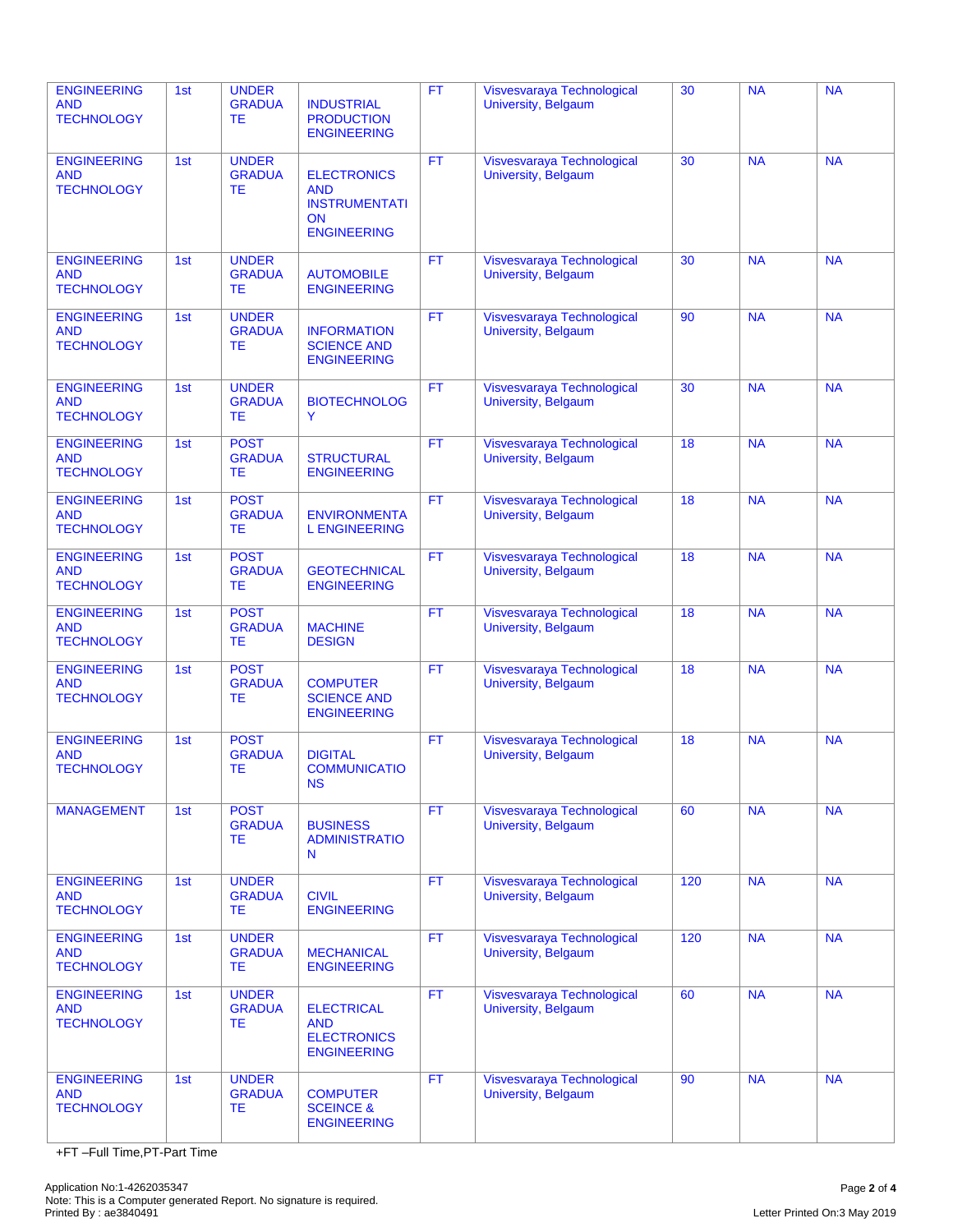| <b>Program</b>                                        | <b>Shift</b>    | Level                          | <b>Course</b>                                               | $FT/PT+$  | <b>Affiliating Body (Univ/Body)</b>                | <b>Course Closure</b><br><b>Status</b> |
|-------------------------------------------------------|-----------------|--------------------------------|-------------------------------------------------------------|-----------|----------------------------------------------------|----------------------------------------|
| <b>ENGINEERING</b><br><b>AND</b><br><b>TECHNOLOGY</b> | 1st             | <b>POST</b><br><b>GRADUATE</b> | <b>PRODUCTION</b><br><b>TECHNOLOGY</b>                      | <b>FT</b> | Visvesvaraya Technologi<br>cal University, Belgaum | Approved                               |
| <b>MCA</b>                                            | 1 <sub>st</sub> | <b>POST</b><br><b>GRADUATE</b> | <b>MASTERS IN</b><br><b>COMPUTER</b><br><b>APPLICATIONS</b> | <b>FT</b> | Visvesvaraya Technologi<br>cal University, Belgaum | Approved                               |
| <b>ENGINEERING</b><br><b>AND</b><br><b>TECHNOLOGY</b> | 1st             | <b>POST</b><br><b>GRADUATE</b> | <b>POWER &amp; ENERGY</b><br><b>SYSTEM</b>                  | FT.       | Visvesvaraya Technologi<br>cal University, Belgaum | Approved                               |

#### **Course(s) Applied for Closure by the Institute for the Academic Year 2019-20**

+FT-Full Time,PT-Part Time

In case of any differences in content in this Computer generated Extension of Approval Letter, the content/information as approved by the Executive Council / General Council as available on the record of AICTE shall be final and binding.

Strict compliance of Anti-Ragging Regulation: - Approval is subject to strict compliance of provisions made in AICTE Regulation notified vide F. No. 37- 3/Legal/AICTE/2009 dated July 1, 2009 for Prevention and Prohibition of Ragging in Technical Institutions. In case Institution fails to take adequate steps to Prevent Ragging or fails to act in accordance with AICTE Regulation or fails to punish perpetrators or incidents of Ragging, it will be liable to take any action as defined under clause 9(4) of the said Regulation.

#### **It is mandatory to comply all the essential requirements as given in APH 2019-20(appendix 6)**

NOTE: If the State Government / UT / DTE / DME has a reservation policy for admission in Technical Education Institutes and the same is applicable to Private & Self-financing Technical Institutions, then the State Government / UT/ DTE / DME shall ensure that 10 % of Reservation for EWS would be operational from the Academic year 2019-20 without affecting the percentage reservations of SC/ST/OBC/General . However, this would not be applicable in the case of Minority Institutions referred to the clause (1) of Article 30 of **Constitution of India.**

> **Prof. A.P Mittal Member Secretary, AICTE**

Copy to:

- **1. The Director Of Technical Education\*\*, Karnataka**
- **2. The Registrar\*\*,** Visvesvaraya Technological University, Belgaum
- **3. The Principal / Director,**

B V V Sangha'S Basaveshwar Engineering College Bagalkot Nijalingappa Road Bagalkot 587102, Bagalkot, Bagalkot, Karnataka,587102

#### **4. The Secretary / Chairman,**

B.V.V.Sangha B.V.V.Sangha, Bagalkot. Bagalkot, Bagalkot, Karnataka,587101

#### **5. The Regional Officer,**

All India Council for Technical Education Health Centre Building Bangalore University Campus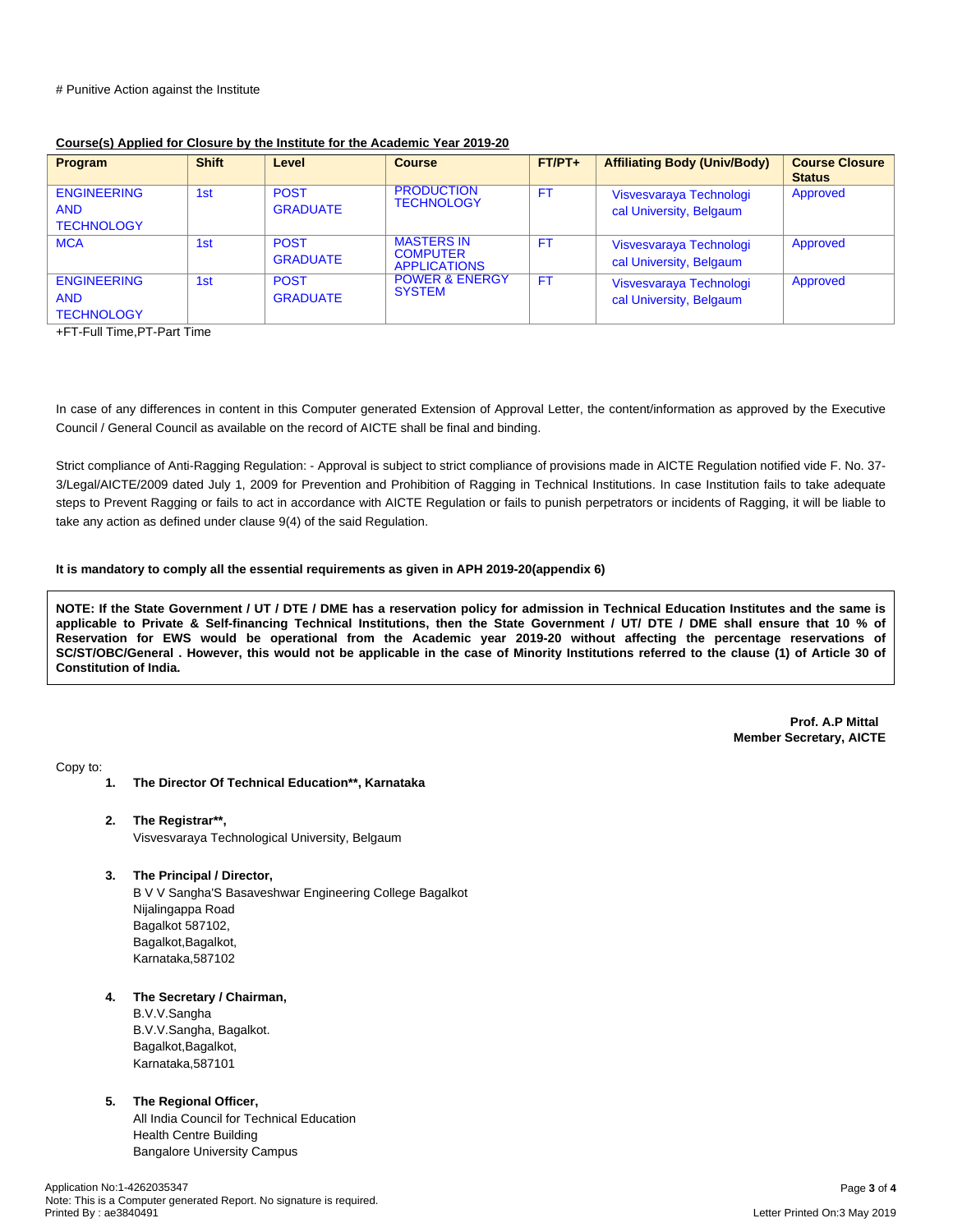Bangalore - 560 009, Karnataka

#### **6. Guard File(AICTE)**

Note: Validity of the Course details may be verified at  $\frac{\text{http://www.aicte-india.org/}}{\text{http://www.aicte-india.org/}}$  $\frac{\text{http://www.aicte-india.org/}}{\text{http://www.aicte-india.org/}}$  $\frac{\text{http://www.aicte-india.org/}}{\text{http://www.aicte-india.org/}}$ 

\*\* Individual Approval letter copy will not be communicated through Post/Email. However, consolidated list of Approved Institutions(bulk) will be shared through official Email Address to the concerned Authorities mentioned above.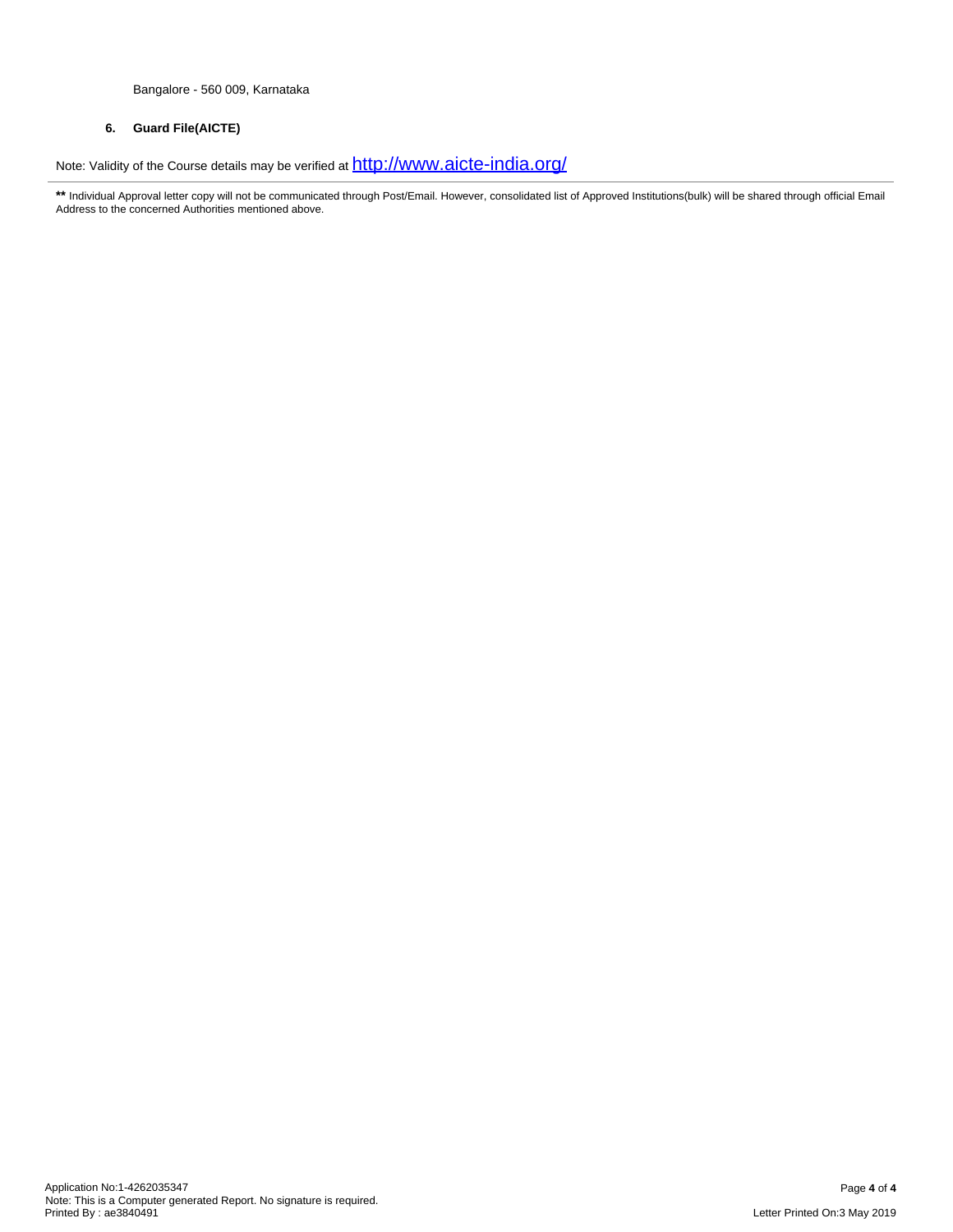(A Statutory body under Ministry of HRD, Govt. of India)

Nelson Mandela Marg, Vasant Kunj, New Delhi-110970 Website: www.aicte-india.org

#### APPROVAL PROCESS 2018-19

**Extension of Approval (EoA)** 

F.No. South-West/1-3516113067/2018/EOA

To.

The Principal Secretary (Hr. & Tech Education) Govt. of Kamataka, K. G.S., 6th Floor, M.S. Building, R. N. 645, Dr. B. R. Ambedkar Road, Bangalore-560001

#### Sub: Extension of Approval for the Academic Year 2018-19

Ref: Application of the Institution for Extension of approval for the Academic Year 2018-19

Sir/Madam,

In terms of the provisions under the All India Council for Technical Education (Grant of Approvats for Technical Institutions) Regulations 2016 notified by the Council vide notification number F.No.AB/AICTE/REG/2016 dated 30/11/2016 and amended on December 5, 2017 and norms standards, procedures and conditions prescribed by the Council from time to time, I am directed to convey the approval to

| Permanent Id             | 1-6375432                                                                      | <b>Application Id</b>            | 1-3516113067                                                      |
|--------------------------|--------------------------------------------------------------------------------|----------------------------------|-------------------------------------------------------------------|
| Name of the Institute    | B V V SANGHA'S BASAVESHWAR<br><b>ENGINEERING COLLEGE</b><br><b>BAGALKOT</b>    | <b>Name of the Society/Trust</b> | <b>Contractor</b><br><b>B.V.V.SANGHA</b>                          |
| <b>Institute Address</b> | NIJALINGAPPA ROAD<br>BAGALKOT 587102, BAGALKOT,<br>BAGALKOT, Karnataka, 587102 | <b>Society/Trust Address</b>     | 6.V.V.SANGHA<br>BAGALKOT, BAGALKOT, BAGALKO<br>T.Karnataka.587101 |
| <b>Institute Type</b>    | Govt aided                                                                     | Region                           | South-West                                                        |

| <b>Opted for Change from</b><br>Women to Co-Ed and vice<br>versa                                  | No. | Change from Women to Co-Ed<br>and vice versa Approved or<br>Not             | <b>NA</b> |  |
|---------------------------------------------------------------------------------------------------|-----|-----------------------------------------------------------------------------|-----------|--|
| <b>Opted for Change of Name</b>                                                                   | No  | <b>Change of Name Approved or</b><br><b>Not</b>                             | <b>NA</b> |  |
| <b>Opted for Change of Site</b>                                                                   | No. | <b>Change of Site Approved or</b><br><b>Not</b>                             | NA        |  |
| Opted for Conversion from<br>Degree to Diploma or vice<br>versa                                   | No. | Conversion for Degree to<br>Diploma or vice versa<br><b>Approved or Not</b> | <b>NA</b> |  |
| <b>Opted for Organization Name</b><br>Change<br>the state of the control of the state of the con- | No  | <b>Change of Organization Name</b><br><b>Approved or Not</b>                | <b>NA</b> |  |

To conduct following Courses with the Intake Indicated below for the Academic Year 2018-19

| <b>Right</b><br>Ā.                                    | Shift |                                 |                                                                                 | FTP       | Affiliating<br>(UniviBod                           | ₫<br>Intake A<br>2018-19 | NRI App<br>Status<br>豊 | 绝<br>ā<br>$\equiv$<br>о<br>둂<br><b>Sap</b><br>윤 | ξ<br><u>ي</u> |
|-------------------------------------------------------|-------|---------------------------------|---------------------------------------------------------------------------------|-----------|----------------------------------------------------|--------------------------|------------------------|-------------------------------------------------|---------------|
| <b>ENGINEERING</b><br><b>AND</b><br><b>TECHNOLOGY</b> | 1st   | <b>UNDER</b><br><b>GRADUATE</b> | <b>ELECTRONICS</b><br><b>AND</b><br><b>COMMUNICATION</b><br><b>SENGINEERING</b> | FT.       | Visvesvaraya Technologic<br>al University, Belgaum | 120                      | <b>NA</b>              | <b>NA</b>                                       | <b>NA</b>     |
| <b>ENGINEERING</b><br><b>AND</b><br><b>TECHNOLOGY</b> | 1st   | <b>UNDER</b><br><b>GRADUATE</b> | <b>INDUSTRIAL</b><br><b>PRODUCTION</b><br><b>ENGINEERING</b>                    | <b>FT</b> | Visvesvaraya Technologic<br>al University, Belgaum | 30                       | <b>NA</b>              | NA.                                             | NA            |
| <b>ENGINEERING</b><br><b>AND</b><br><b>TECHNOLOGY</b> | 1st   | <b>UNDER</b><br><b>GRADUATE</b> | <b>ELECTRONICS</b><br><b>AND</b><br><b>INSTRUMENTATI</b>                        | FT.       | Visvesvaraya Technologic<br>al University, Belgaum | 30                       | <b>NA</b>              | <b>NA</b>                                       | <b>NA</b>     |

Application No:1-3516113067

Note: This is a Computer generated Report. No signature is required. Printed By: ae3840491

Principal. **Basaveshwar Engineering College** BAGALKOT.

Letter Printed On:24 April 2018

Date: 04-Apr-2018

Page 1 of 3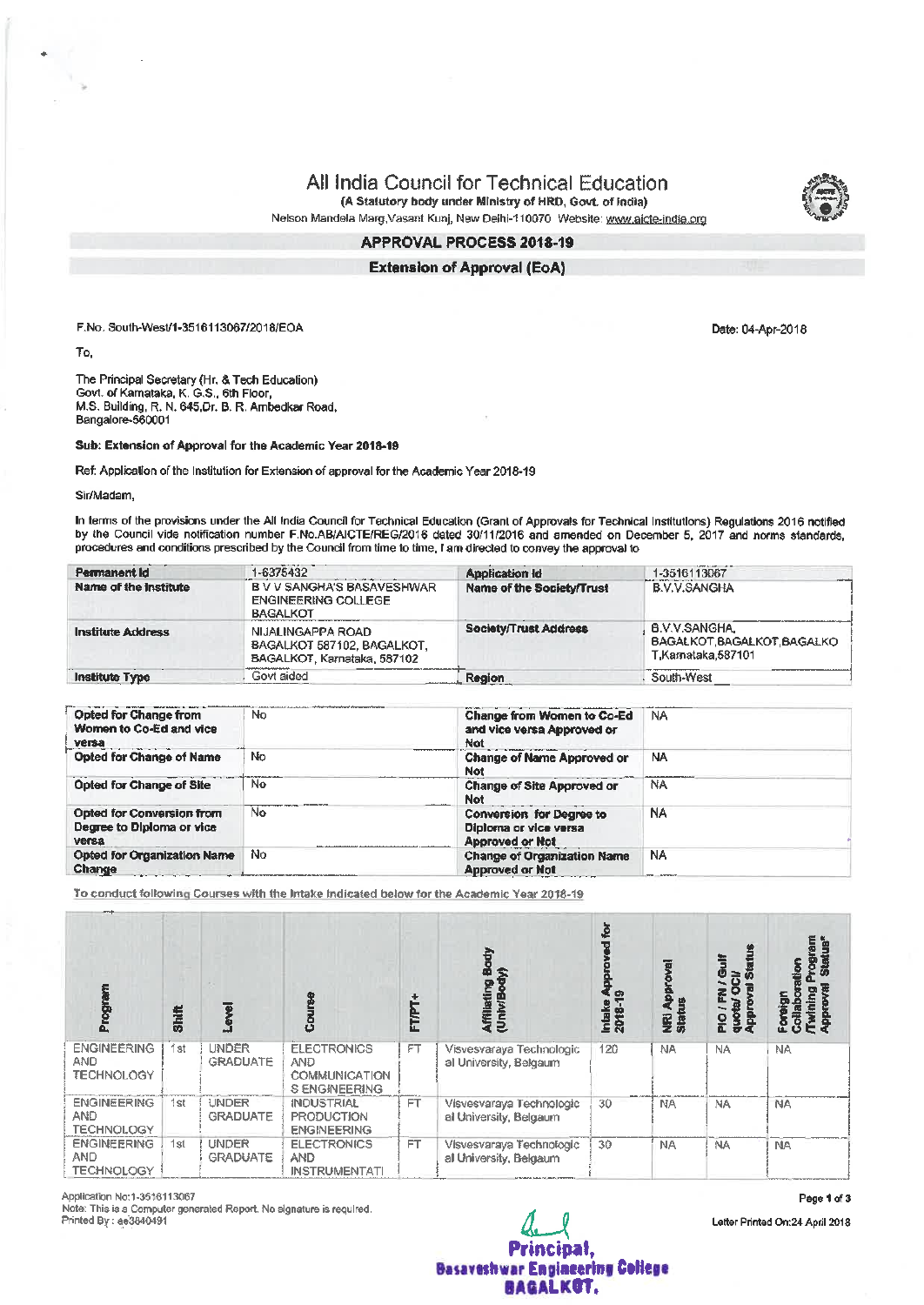|                                                       |     |                                 | ON<br><b>ENGINEERING</b>                                       |                |                                                    |                 |           |                |           |  |
|-------------------------------------------------------|-----|---------------------------------|----------------------------------------------------------------|----------------|----------------------------------------------------|-----------------|-----------|----------------|-----------|--|
| <b>ENGINEERING</b><br><b>AND</b><br><b>TECHNOLOGY</b> | 1st | <b>UNDER</b><br><b>GRADUATE</b> | <b>AUTOMOBILE</b><br><b>ENGINEERING</b>                        | FT.            | Visvesvaraya Technologic<br>al University, Belgaum | 30 <sup>7</sup> | <b>NA</b> | NA <sup></sup> | <b>NA</b> |  |
| <b>ENGINEERING</b><br><b>AND</b><br><b>TECHNOLOGY</b> | 1st | <b>UNDER</b><br><b>GRADUATE</b> | <b>INFORMATION</b><br><b>SCIENCE AND</b><br><b>ENGINEERING</b> | FT.            | Visvesvaraya Technologic<br>al University, Belgaum | 90              | <b>NA</b> | <b>NA</b>      | <b>NA</b> |  |
| <b>ENGINEERING</b><br><b>AND</b><br><b>TECHNOLOGY</b> | 1st | <b>UNDER</b><br><b>GRADUATE</b> | <b>BIOTECHNOLOG</b><br>Υ                                       | FΤ             | Visvesvaraya Technologic<br>al University, Belgaum | 30              | <b>NA</b> | <b>NA</b>      | <b>NA</b> |  |
| <b>ENGINEERING</b><br><b>AND</b><br><b>TECHNOLOGY</b> | 1st | <b>POST</b><br><b>GRADUATE</b>  | STRUCTURAL<br><b>ENGINEERING</b>                               | FT.            | Visvesvarava Technologic<br>al University, Belgaum | 18              | <b>NA</b> | <b>NA</b>      | <b>NA</b> |  |
| <b>ENGINEERING</b><br><b>AND</b><br><b>TECHNOLOGY</b> | 1st | <b>POST</b><br><b>GRADUATE</b>  | <b>ENVIRONMENTAL</b><br><b>ENGINEERING</b>                     | FT.            | Visvesvaraya Technologic<br>al University, Belgaum | 18              | <b>NA</b> | <b>NA</b>      | <b>NA</b> |  |
| <b>ENGINEERING</b><br><b>AND</b><br><b>TECHNOLOGY</b> | 1st | POST<br><b>GRADUATE</b>         | <b>GEOTECHNICAL</b><br><b>ENGINEERING</b>                      | FT.            | Visvesvaraya Technologic<br>al University, Belgaum | 18              | <b>NA</b> | <b>NA</b>      | <b>NA</b> |  |
| <b>ENGINEERING</b><br>AND<br><b>TECHNOLOGY</b>        | 1st | POST<br><b>GRADUATE</b>         | <b>PRODUCTION</b><br>TECHNOLOGY                                | FT <sub></sub> | Visvesvaraya Technologic<br>al University, Belgaum | 18              | NA        | <b>NA</b>      | <b>NA</b> |  |
| <b>ENGINEERING</b><br>AND<br><b>TECHNOLOGY</b>        | 1st | POST<br><b>GRADUATE</b>         | <b>MACHINE</b><br><b>DESIGN</b>                                | FT             | Visvesvaraya Technologic<br>al University, Belgaum | 18              | <b>NA</b> | NA             | NA.       |  |
| <b>ENGINEERING</b><br><b>AND</b><br><b>TECHNOLOGY</b> | 1st | POST<br><b>GRADUATE</b>         | <b>COMPUTER</b><br>SCIENCE AND<br><b>ENGINEERING</b>           | FT             | Visvesvarava Technologic<br>al University, Belgaum | 18              | <b>NA</b> | <b>NA</b>      | <b>NA</b> |  |
| <b>MCA</b>                                            | 1st | POST<br><b>GRADUATE</b>         | <b>MASTERS IN</b><br><b>COMPUTER</b><br><b>APPLICATIONS</b>    | FT             | Visvesvaraya Technologic<br>al University, Belgaum | 60              | <b>NA</b> | <b>NA</b>      | NA        |  |
| <b>ENGINEERING</b><br><b>AND</b><br><b>TECHNOLOGY</b> | 1st | POST<br><b>GRADUATE</b>         | <b>DIGITAL</b><br><b>COMMUNICATION</b><br>s                    | ËΤ             | Visvesvaraya Technologic<br>al University, Belgaum | 18              | <b>NA</b> | NA             | <b>NA</b> |  |
| <b>ENGINEERING</b><br><b>AND</b><br><b>TECHNOLOGY</b> | 1st | POST<br>GRADUATE                | POWER &<br><b>ENERGY SYSTEM</b>                                | FT             | Visvesvaraya Technologic<br>al University, Belgaum | 18              | NA        | <b>NA</b>      | <b>NA</b> |  |
| <b>MANAGEMEN</b><br>Ŧ                                 | 1st | <b>POST</b><br><b>GRADUATE</b>  | <b>BUSINESS</b><br><b>ADMINISTRATION</b>                       | FT.            | Visvesvaraya Technologic<br>al University, Belgaum | 60              | <b>NA</b> | <b>NA</b>      | <b>NA</b> |  |
| <b>ENGINEERING</b><br><b>AND</b><br><b>TECHNOLOGY</b> | 1st | <b>UNDER</b><br><b>GRADUATE</b> | <b>CIVIL</b><br><b>ENGINEERING</b>                             | FT.            | Visvesvaraya Technologic<br>al University, Belgaum | 120             | <b>NA</b> | NA             | NA        |  |
| <b>ENGINEERING</b><br><b>AND</b><br><b>TECHNOLOGY</b> | 1st | <b>UNDER</b><br><b>GRADUATE</b> | <b>MECHANICAL</b><br><b>ENGINEERING</b>                        | ËT             | Visvesvaraya Technologic<br>al University, Belgaum | 120             | <b>NA</b> | <b>NA</b>      | <b>NA</b> |  |
| <b>ENGINEERING</b><br>AND<br><b>TECHNOLOGY</b>        | 1st | <b>UNDER</b><br><b>GRADUATE</b> | ELECTRICAL AND<br><b>ELECTRONICS</b><br><b>ENGINEERING</b>     | FT.            | Visvesvaraya Technologic<br>al University, Belgaum | 60              | ΝA        | <b>NA</b>      | <b>NA</b> |  |
| <b>ENGINEERING</b><br>AND<br><b>TECHNOLOGY</b>        | 1st | <b>UNDER</b><br><b>GRADUATE</b> | <b>COMPUTER</b><br><b>SCEINCE &amp;</b><br><b>ENGINEERING</b>  | FT.            | Visvesvaraya Technologic<br>al University, Belgaum | 90              | <b>NA</b> | <b>NA</b>      | <b>NA</b> |  |

**+FT-Full Time,PT-Part Time** 

 $\bullet$ 

 $\rightarrow$ 

| Deficiencies Noted based on Self Disclosure |            |
|---------------------------------------------|------------|
| <b>Particulars</b>                          | Deficiency |
| <b>Faculty Deficiency</b>                   | Yes        |
| <b>Instructional Area-MCA</b>               |            |

B V V SANGHA'S BASAVESHWAR ENGINEERING COLLEGE BAGALKOT is hereby informed to submit the compliance of the deficiencies<br>mentioned above to the Regional Office within a period of 6 months from the date of issuance of this l

In case of any differences in content in this Computer generated Extension of Approval Letter, the content/information as approved by the Executive

Application No:1-3516113067 Note: This is a Computer generated Report. No signature is required.<br>Printed By : ae3840491



Page 2 of 3

Letter Printed On:24 April 2018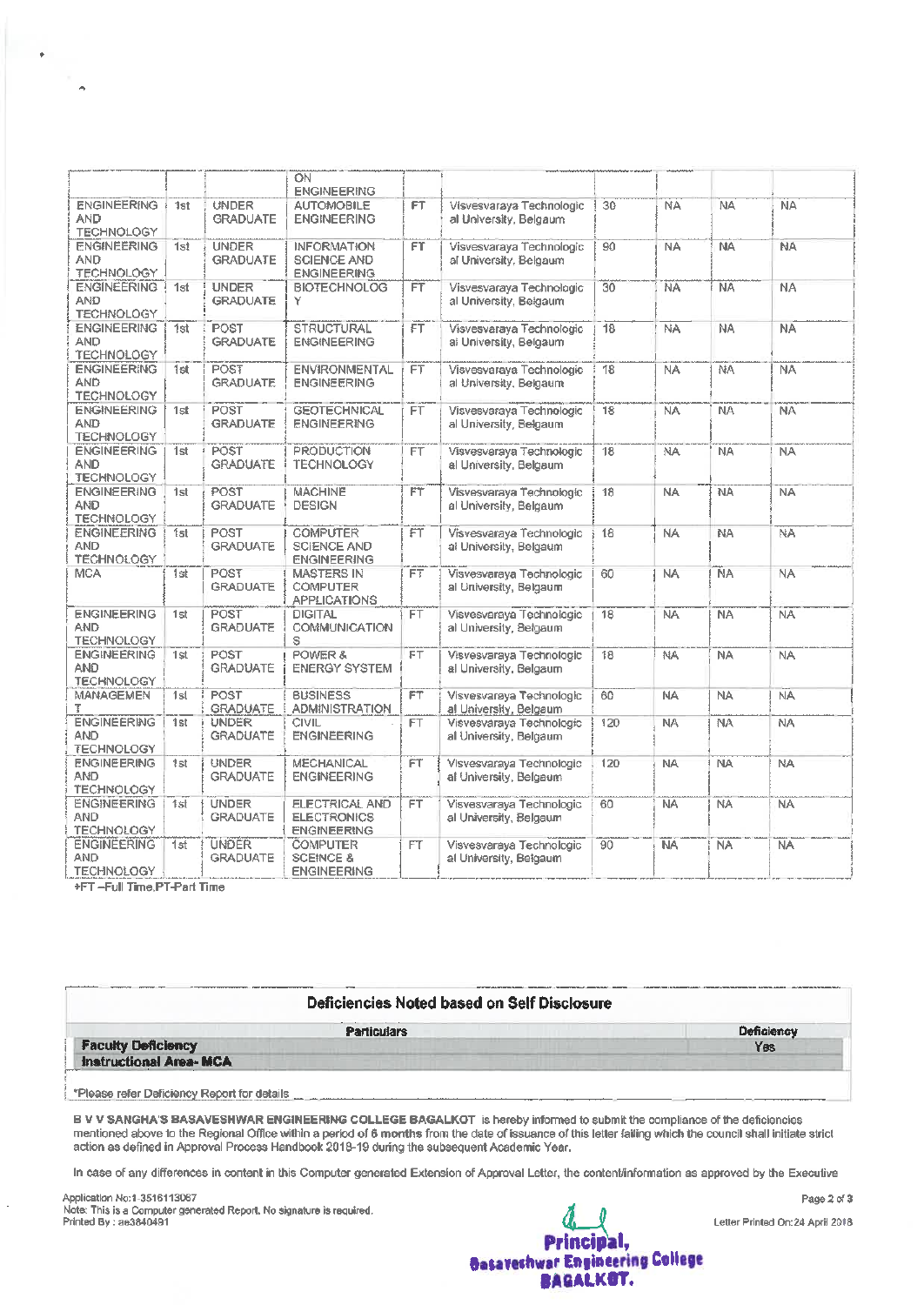Council / General Council as available on the record of AICTE shall be final and binding.

Strict compliance of Anti-Ragging Regulation: - Approval is subject to strict compliance of provisions made in AICTE Regulation notified vide F. No. 37-3/Legat/AICTE/2009 dated July 1, 2009 for Prevention and Prohibition of Ragging in Technical Institutions. In case Institution fails to take adequate steps to Prevent Ragging or fails to act in accordance with AICTE Regulation or fails to punish perpetrators or incidents of Ragging, it will be liable to take any action as defined under clause 9(4) of the said Regulation.

> Prof. A.P Mittal **Member Secretary, AICTE**

Copy to:

 $\alpha$ 

 $\overline{\phantom{a}}$ 

- 1. The Regional Officer, All India Council for Technical Education **Health Centre Building** Bangalore University Campus Bangalore - 560 009, Karnataka
- 2. The Director Of Technical Education\*\*. Kamataka
- 3. The Registrar\*\*. Visvesvaraya Technological University, Belgaum
- 4. The Principal / Director, B V V SANGHA'S BASAVESHWAR ENGINEERING COLLEGE BAGALKOT NIJALINGAPPA ROAD **BAGALKOT 587102** BAGALKOT.BAGALKOT. Karnataka, 587102
- 5. The Secretary / Chairman, **B.V.V.SANGHA B.V.V.SANGHA, BAGALKOT,** BAGALKOT, BAGALKOT, Kamataka, 587101
- 6. Guard File(AICTE)

Note: Validity of the Course details may be verified at http://www.aicte-india.org/

\*\* Individual Approval letter copy will not be communicated through Post/Email. However, consolidated list of Approved Institutions(bulk) will be shared through official Email Address to the concerned Authorities mentioned above

Application No:1-3516113067 Note: This is a Computer generated Report. No signature is required. Printed By: ae3840491

Principal, **Dasaveshwar Engineering College BAGALKOT.**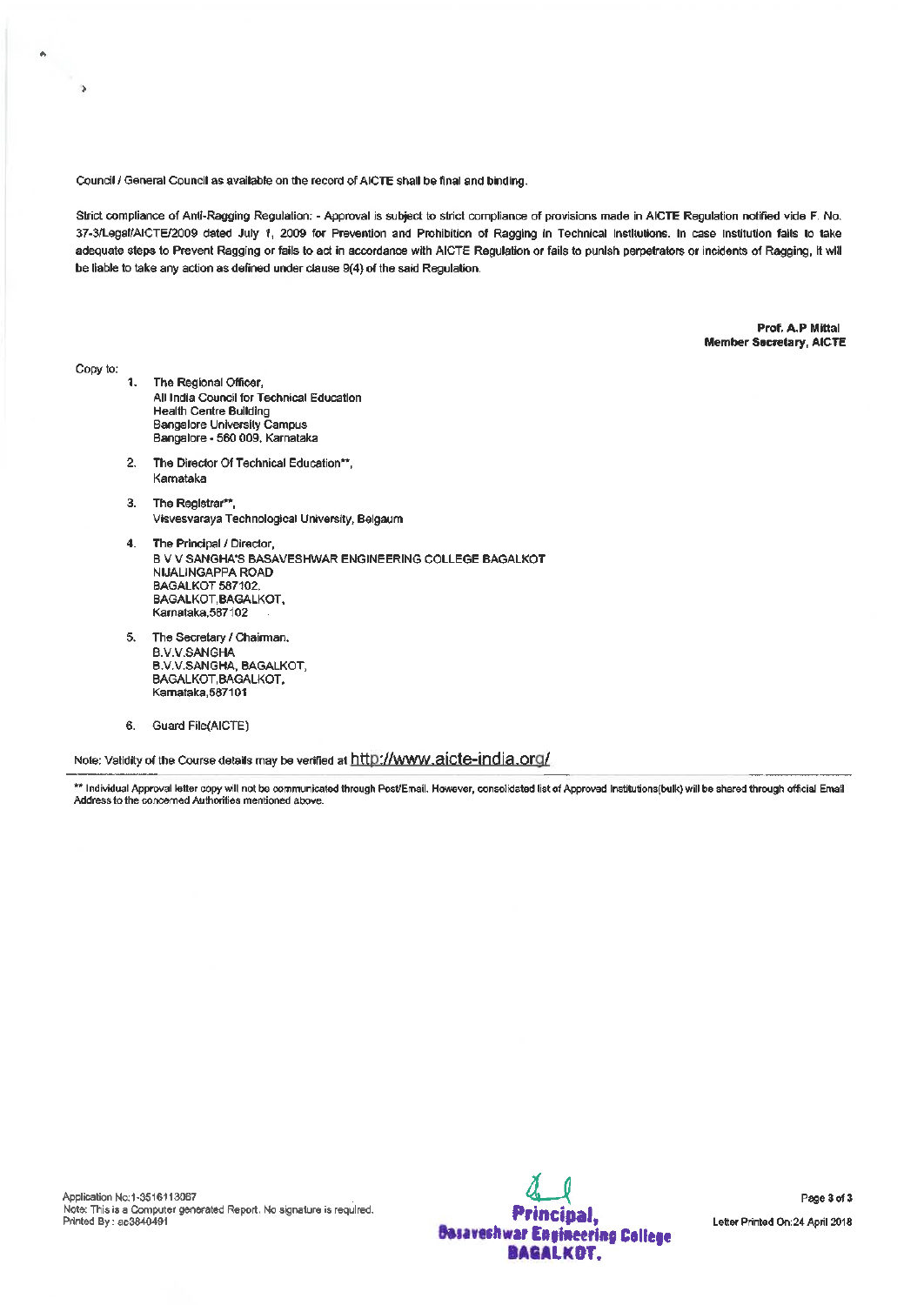

(A Statutory body under Ministry of HRD, Govt. of India)

Nelson Mandela MargVasant Kunj, New Delhi-110067 PHONE: 23724151/52/53/54/55/56/57 FAX: 011-23724183 [www.aicte-India.org](http://www.aicte-india.org/)

F.No. South-West/1-3328463442/2017/EOA Date: 30-Mar-2017

To,

The Principal Secretary (Hr. & Tech Education) Govt. of Karnataka, K. G.S., 6th Floor, M.S. Building, R. N. 645,Dr. B. R. Ambedkar Road, Bangalore-560001

#### **Sub: Extension of approval for the academic year 2017-18**

Ref: Application of the Institution for Extension of approval for the academic year 2017-18

Sir/Madam,

In terms of the provisions under the All India Council for Technical Education (Grant of Approvals for Technical Institutions) Regulations 2016 notified by the Council vide notification number F.No.AB/AICTE/REG/2016 dated 30/11/2016 and norms standards, procedures and conditions prescribed by the Council from time to time, I am directed to convey the approval to

| Permanent Id                 | 1-6375432                                                                                  | Application Id           | 1-3328463442                                                                   |
|------------------------------|--------------------------------------------------------------------------------------------|--------------------------|--------------------------------------------------------------------------------|
| Name of the Institute        | <b>BVV SANGHA'S</b><br><b>BASAVESHWAR</b><br><b>ENGINEERING COLLEGE</b><br><b>BAGALKOT</b> | <b>Institute Address</b> | NIJALINGAPPA ROAD<br>BAGALKOT 587102, BAGALKOT, BAGALKOT,<br>Karnataka, 587102 |
| Name of the<br>Society/Trust | <b>B.V.V.SANGHA</b>                                                                        | Society/Trust Address    | B.V.V.SANGHA,<br>BAGALKOT, BAGALKOT, BAGALKOT, Karnataka, 5871<br>01           |
| <b>Institute Type</b>        | Govt aided                                                                                 | Region                   | South-West                                                                     |

| Opted for change from<br>Women to Co-ed and<br>Vice versa | No             | Opted for change of<br>name                    | <b>No</b>      | Opted for change of<br>site                                    | No             |
|-----------------------------------------------------------|----------------|------------------------------------------------|----------------|----------------------------------------------------------------|----------------|
| Change from Women to<br>Co-ed approved and<br>Vice versa  | Not Applicable | Change of name<br>Approved                     | Not Applicable | Change of site<br>Approved                                     | Not Applicable |
| <b>Opted for Conversion</b><br>from degree to diploma     | No.            | Opted for Conversion<br>from diploma to degree | <b>No</b>      | Conversion (degree to<br>diploma or vice-a-<br>versa) Approved | Not Applicable |

To conduct following courses with the intake indicated below for the academic year 2017-18

| Application Id: 1-3328463442                        |              | Course<br>euil.                              |                                                             | Affiliating<br>Body        | for<br>yed                                               | $\overline{5}$<br>Approved                               | Approval status                      | / Gulf quota/  | wining<br>Approval                         |                                                 |
|-----------------------------------------------------|--------------|----------------------------------------------|-------------------------------------------------------------|----------------------------|----------------------------------------------------------|----------------------------------------------------------|--------------------------------------|----------------|--------------------------------------------|-------------------------------------------------|
| Program                                             | <b>Shift</b> | Level                                        |                                                             | ౚ<br>FullP                 |                                                          | <b>Appro</b><br>$\blacktriangleright$<br>Intake<br>2016- | $\frac{\infty}{2}$<br>Intake<br>2017 | $\overline{g}$ | status<br>$\overline{E}$<br>Approval<br>운영 | Foreign<br>Collaborarion/T<br>Program<br>status |
| <b>ENGINEERIN</b><br>G AND<br><b>TECHNOLO</b><br>GY | 1st<br>Shift | <b>POS</b><br><b>GRA</b><br><b>DUA</b><br>TE | <b>COMPUTER</b><br><b>SCIENCE AND</b><br><b>ENGINEERING</b> | <b>FULL</b><br><b>TIME</b> | Visvesvaraya<br>Technologic<br>al University,<br>Belgaum | 18                                                       | 18                                   | <b>NA</b>      | <b>NA</b>                                  | <b>NA</b>                                       |

Application Number: 1-3328463442 Page **1** of **4** Note: This is a Computer generated Report.No signature is required.

Printed By : ae3840491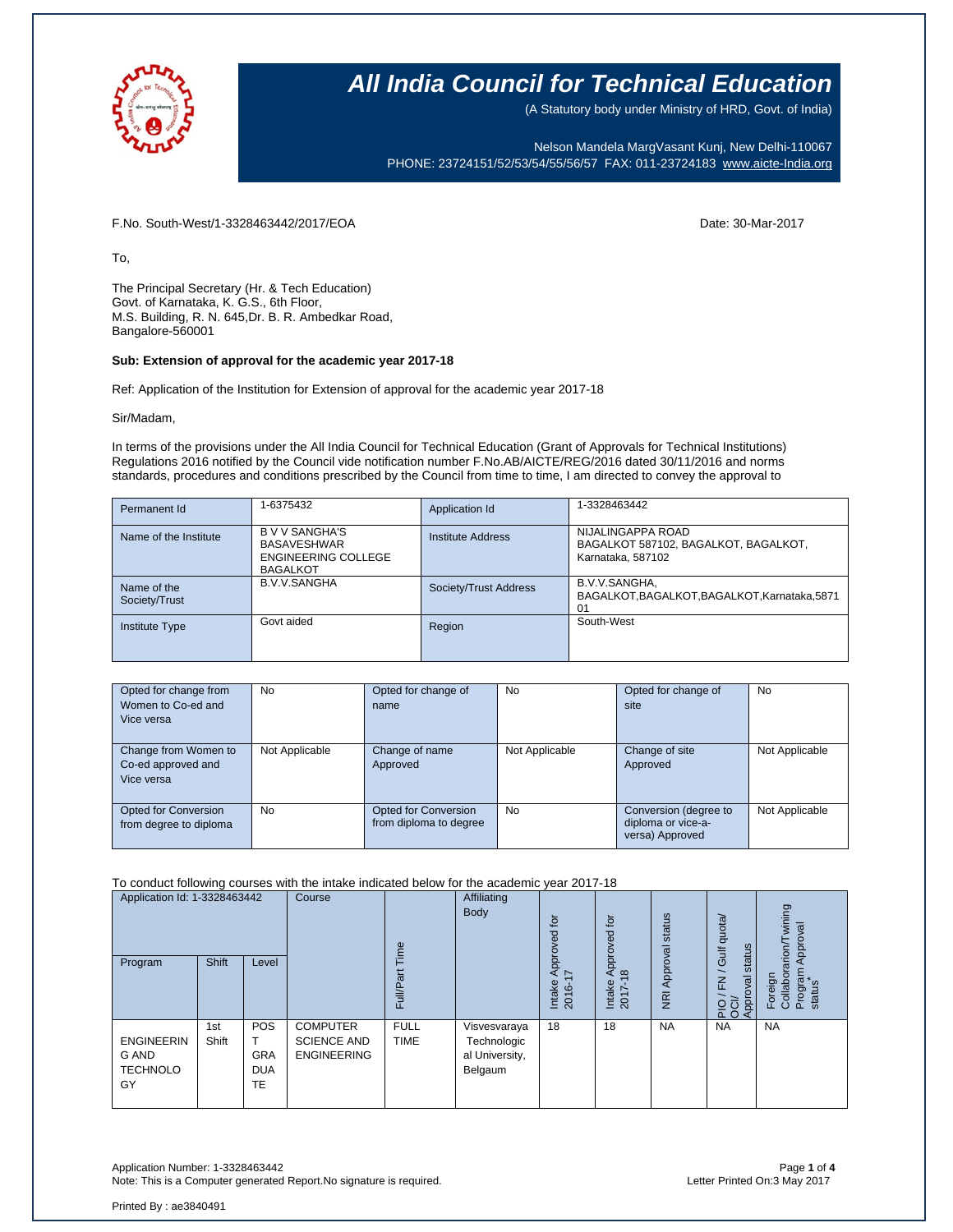

(A Statutory body under Ministry of HRD, Govt. of India)

Nelson Mandela MargVasant Kunj, New Delhi-110067 PHONE: 23724151/52/53/54/55/56/57 FAX: 011-23724183 [www.aicte-India.org](http://www.aicte-india.org/)

| <b>ENGINEERIN</b><br><b>G AND</b><br><b>TECHNOLO</b><br>GY | 1st<br>Shift | POS<br>T.<br>GRA<br><b>DUA</b><br>TE               | <b>DIGITAL</b><br><b>COMMUNICATI</b><br><b>ONS</b> | <b>FULL</b><br><b>TIME</b> | Visvesvaraya<br>Technologic<br>al University,<br>Belgaum | 18  | 18  | <b>NA</b> | <b>NA</b> | <b>NA</b> |
|------------------------------------------------------------|--------------|----------------------------------------------------|----------------------------------------------------|----------------------------|----------------------------------------------------------|-----|-----|-----------|-----------|-----------|
| <b>ENGINEERIN</b><br><b>G AND</b><br><b>TECHNOLO</b><br>GY | 1st<br>Shift | POS<br>Τ<br>GRA<br><b>DUA</b><br>TE                | <b>ENVIRONMENT</b><br>AL<br><b>ENGINEERING</b>     | <b>FULL</b><br><b>TIME</b> | Visvesvaraya<br>Technologic<br>al University,<br>Belgaum | 18  | 18  | <b>NA</b> | <b>NA</b> | <b>NA</b> |
| <b>ENGINEERIN</b><br><b>G AND</b><br><b>TECHNOLO</b><br>GY | 1st<br>Shift | POS<br>T.<br>GRA<br><b>DUA</b><br><b>TE</b>        | <b>GEOTECHNICA</b><br>L<br><b>ENGINEERING</b>      | <b>FULL</b><br><b>TIME</b> | Visvesvaraya<br>Technologic<br>al University,<br>Belgaum | 18  | 18  | <b>NA</b> | <b>NA</b> | <b>NA</b> |
| <b>ENGINEERIN</b><br><b>G AND</b><br><b>TECHNOLO</b><br>GY | 1st<br>Shift | POS<br>T.<br><b>GRA</b><br><b>DUA</b><br>TE        | <b>MACHINE</b><br><b>DESIGN</b>                    | <b>FULL</b><br><b>TIME</b> | Visvesvaraya<br>Technologic<br>al University,<br>Belgaum | 18  | 18  | <b>NA</b> | <b>NA</b> | <b>NA</b> |
| <b>ENGINEERIN</b><br><b>G AND</b><br><b>TECHNOLO</b><br>GY | 1st<br>Shift | POS<br>Τ<br>GRA<br><b>DUA</b><br><b>TE</b>         | POWER &<br><b>ENERGY</b><br><b>SYSTEM</b>          | <b>FULL</b><br><b>TIME</b> | Visvesvaraya<br>Technologic<br>al University,<br>Belgaum | 18  | 18  | <b>NA</b> | <b>NA</b> | <b>NA</b> |
| <b>ENGINEERIN</b><br><b>G AND</b><br><b>TECHNOLO</b><br>GY | 1st<br>Shift | POS<br>Τ<br><b>GRA</b><br><b>DUA</b><br><b>TE</b>  | <b>PRODUCTION</b><br><b>TECHNOLOGY</b>             | <b>FULL</b><br><b>TIME</b> | Visvesvaraya<br>Technologic<br>al University,<br>Belgaum | 18  | 18  | <b>NA</b> | <b>NA</b> | <b>NA</b> |
| <b>ENGINEERIN</b><br><b>G AND</b><br><b>TECHNOLO</b><br>GY | 1st<br>Shift | POS<br>T<br>GRA<br><b>DUA</b><br><b>TE</b>         | <b>STRUCTURAL</b><br><b>ENGINEERING</b>            | <b>FULL</b><br><b>TIME</b> | Visvesvaraya<br>Technologic<br>al University,<br>Belgaum | 18  | 18  | <b>NA</b> | <b>NA</b> | <b>NA</b> |
| <b>ENGINEERIN</b><br><b>G AND</b><br><b>TECHNOLO</b><br>GY | 1st<br>Shift | <b>UND</b><br>ER<br><b>GRA</b><br><b>DUA</b><br>TE | <b>AUTOMOBILE</b><br><b>ENGINEERING</b>            | <b>FULL</b><br><b>TIME</b> | Visvesvaraya<br>Technologic<br>al University,<br>Belgaum | 30  | 30  | <b>NA</b> | <b>NA</b> | <b>NA</b> |
| <b>ENGINEERIN</b><br><b>G AND</b><br><b>TECHNOLO</b><br>GY | 1st<br>Shift | <b>UND</b><br>ER<br>GRA<br><b>DUA</b><br><b>TE</b> | <b>BIOTECHNOLO</b><br>GY                           | <b>FULL</b><br><b>TIME</b> | Visvesvaraya<br>Technologic<br>al University,<br>Belgaum | 30  | 30  | <b>NA</b> | <b>NA</b> | <b>NA</b> |
| <b>ENGINEERIN</b><br><b>G AND</b><br><b>TECHNOLO</b><br>GY | 1st<br>Shift | <b>UND</b><br>ER<br>GRA<br><b>DUA</b><br><b>TE</b> | <b>CIVIL</b><br><b>ENGINEERING</b>                 | <b>FULL</b><br><b>TIME</b> | Visvesvaraya<br>Technologic<br>al University,<br>Belgaum | 120 | 120 | <b>NA</b> | <b>NA</b> | <b>NA</b> |
|                                                            | 1st          | <b>UND</b>                                         | <b>COMPUTER</b>                                    | <b>FULL</b>                | Visvesvaraya                                             | 90  | 90  | <b>NA</b> | <b>NA</b> | <b>NA</b> |

Application Number: 1-3328463442 Page **2** of **4** Note: This is a Computer generated Report.No signature is required. Letter Printed On:3 May 2017 Printed By : ae3840491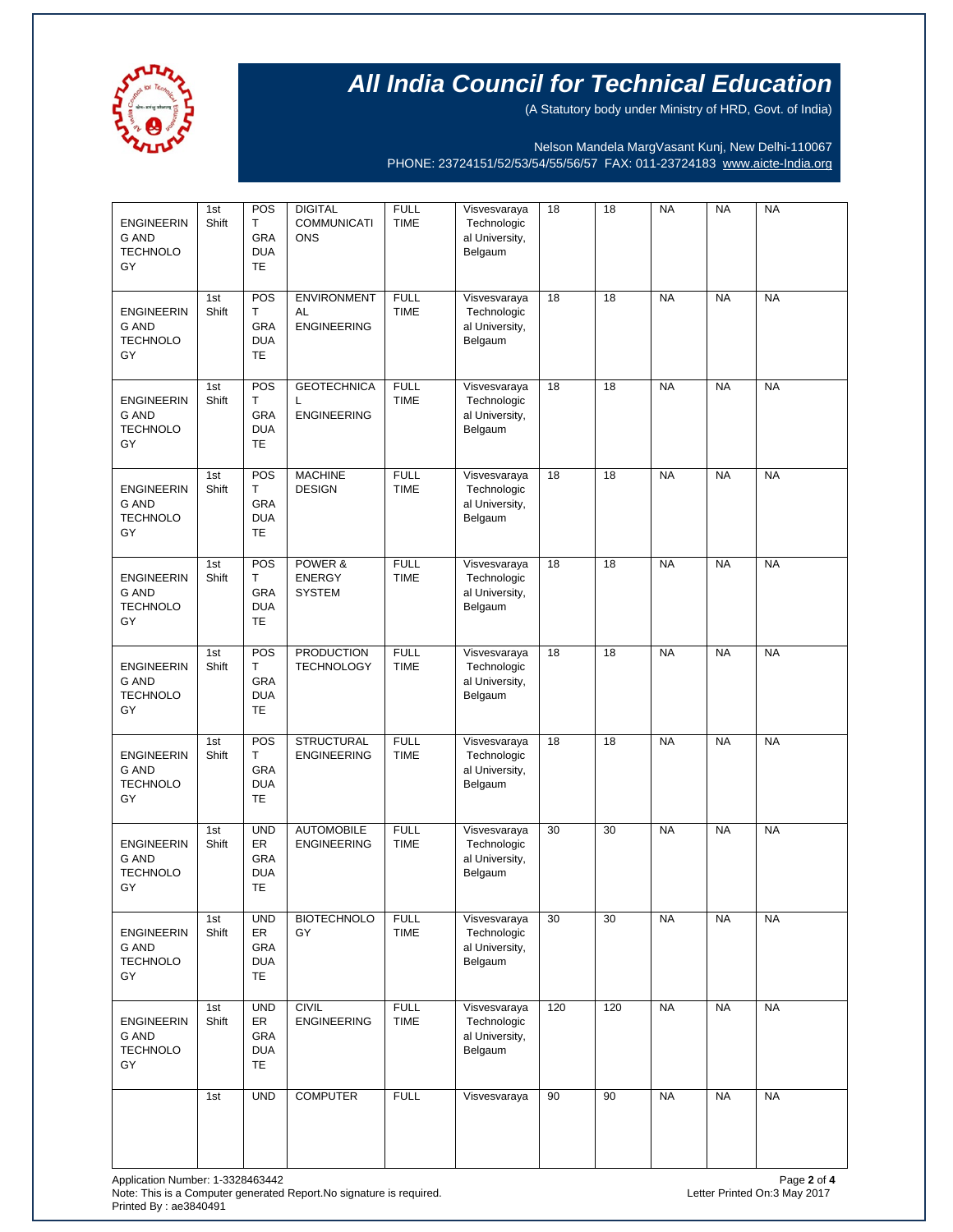

(A Statutory body under Ministry of HRD, Govt. of India)

Nelson Mandela MargVasant Kunj, New Delhi-110067 PHONE: 23724151/52/53/54/55/56/57 FAX: 011-23724183 [www.aicte-India.org](http://www.aicte-india.org/)

| <b>ENGINEERIN</b><br><b>G AND</b><br><b>TECHNOLO</b><br>GY | Shift                    | ER<br>GRA<br><b>DUA</b><br><b>TE</b>                             | <b>SCEINCE &amp;</b><br><b>ENGINEERING</b>                                                  | <b>TIME</b>                | Technologic<br>al University,<br>Belgaum                 |     |     |           |           |           |
|------------------------------------------------------------|--------------------------|------------------------------------------------------------------|---------------------------------------------------------------------------------------------|----------------------------|----------------------------------------------------------|-----|-----|-----------|-----------|-----------|
| <b>ENGINEERIN</b><br><b>G AND</b><br><b>TECHNOLO</b><br>GY | 1 <sub>st</sub><br>Shift | <b>UND</b><br><b>ER</b><br><b>GRA</b><br><b>DUA</b><br><b>TE</b> | <b>ELECTRICAL</b><br><b>AND</b><br><b>ELECTRONICS</b><br><b>ENGINEERING</b>                 | <b>FULL</b><br><b>TIME</b> | Visvesvaraya<br>Technologic<br>al University,<br>Belgaum | 60  | 60  | <b>NA</b> | <b>NA</b> | <b>NA</b> |
| <b>ENGINEERIN</b><br><b>G AND</b><br><b>TECHNOLO</b><br>GY | 1st<br>Shift             | <b>UND</b><br>ER<br><b>GRA</b><br><b>DUA</b><br><b>TE</b>        | <b>ELECTRONICS</b><br><b>AND</b><br><b>COMMUNICATI</b><br><b>ONS</b><br><b>ENGINEERING</b>  | <b>FULL</b><br><b>TIME</b> | Visvesvaraya<br>Technologic<br>al University,<br>Belgaum | 120 | 120 | <b>NA</b> | <b>NA</b> | <b>NA</b> |
| <b>ENGINEERIN</b><br><b>G AND</b><br><b>TECHNOLO</b><br>GY | 1st<br>Shift             | <b>UND</b><br><b>ER</b><br><b>GRA</b><br><b>DUA</b><br><b>TE</b> | <b>ELECTRONICS</b><br><b>AND</b><br><b>INSTRUMENTA</b><br><b>TION</b><br><b>ENGINEERING</b> | <b>FULL</b><br><b>TIME</b> | Visvesvaraya<br>Technologic<br>al University,<br>Belgaum | 30  | 30  | <b>NA</b> | <b>NA</b> | <b>NA</b> |
| <b>ENGINEERIN</b><br><b>G AND</b><br><b>TECHNOLO</b><br>GY | 1st<br>Shift             | <b>UND</b><br>ER<br><b>GRA</b><br><b>DUA</b><br>TE               | <b>INDUSTRIAL</b><br><b>PRODUCTION</b><br><b>ENGINEERING</b>                                | <b>FULL</b><br><b>TIME</b> | Visvesvaraya<br>Technologic<br>al University,<br>Belgaum | 30  | 30  | <b>NA</b> | <b>NA</b> | <b>NA</b> |
| <b>ENGINEERIN</b><br>G AND<br><b>TECHNOLO</b><br>GY        | 1st<br>Shift             | <b>UND</b><br><b>ER</b><br>GRA<br><b>DUA</b><br><b>TE</b>        | <b>INFORMATION</b><br><b>SCIENCE AND</b><br><b>ENGINEERING</b>                              | <b>FULL</b><br><b>TIME</b> | Visvesvaraya<br>Technologic<br>al University,<br>Belgaum | 90  | 90  | <b>NA</b> | <b>NA</b> | <b>NA</b> |
| <b>ENGINEERIN</b><br><b>G AND</b><br><b>TECHNOLO</b><br>GY | 1st<br>Shift             | <b>UND</b><br>ER<br><b>GRA</b><br><b>DUA</b><br><b>TE</b>        | <b>MECHANICAL</b><br><b>ENGINEERING</b>                                                     | <b>FULL</b><br><b>TIME</b> | Visvesvaraya<br>Technologic<br>al University,<br>Belgaum | 120 | 120 | <b>NA</b> | <b>NA</b> | <b>NA</b> |
| <b>MANAGEME</b><br><b>NT</b>                               | 1st<br>Shift             | POS<br>T.<br><b>GRA</b><br><b>DUA</b><br><b>TE</b>               | <b>BUSINESS</b><br><b>ADMINISTRATI</b><br>ON                                                | <b>FULL</b><br><b>TIME</b> | Visvesvaraya<br>Technologic<br>al University,<br>Belgaum | 60  | 60  | <b>NA</b> | <b>NA</b> | <b>NA</b> |
| <b>MCA</b>                                                 | 1st<br>Shift             | POS<br>T.<br><b>GRA</b><br><b>DUA</b><br><b>TE</b>               | <b>MASTERS IN</b><br><b>COMPUTER</b><br><b>APPLICATIONS</b>                                 | <b>FULL</b><br><b>TIME</b> | Visvesvaraya<br>Technologic<br>al University,<br>Belgaum | 60  | 60  | <b>NA</b> | <b>NA</b> | <b>NA</b> |

The above mentioned approval is subject to the condition that

B V V SANGHA'S BASAVESHWAR ENGINEERING COLLEGE BAGALKOT

shall follow and adhere to the Regulations, guidelines and directions issued by AICTE from time to time and the undertaking / affidavit given by the institution along with the application submitted by the institution on portal.